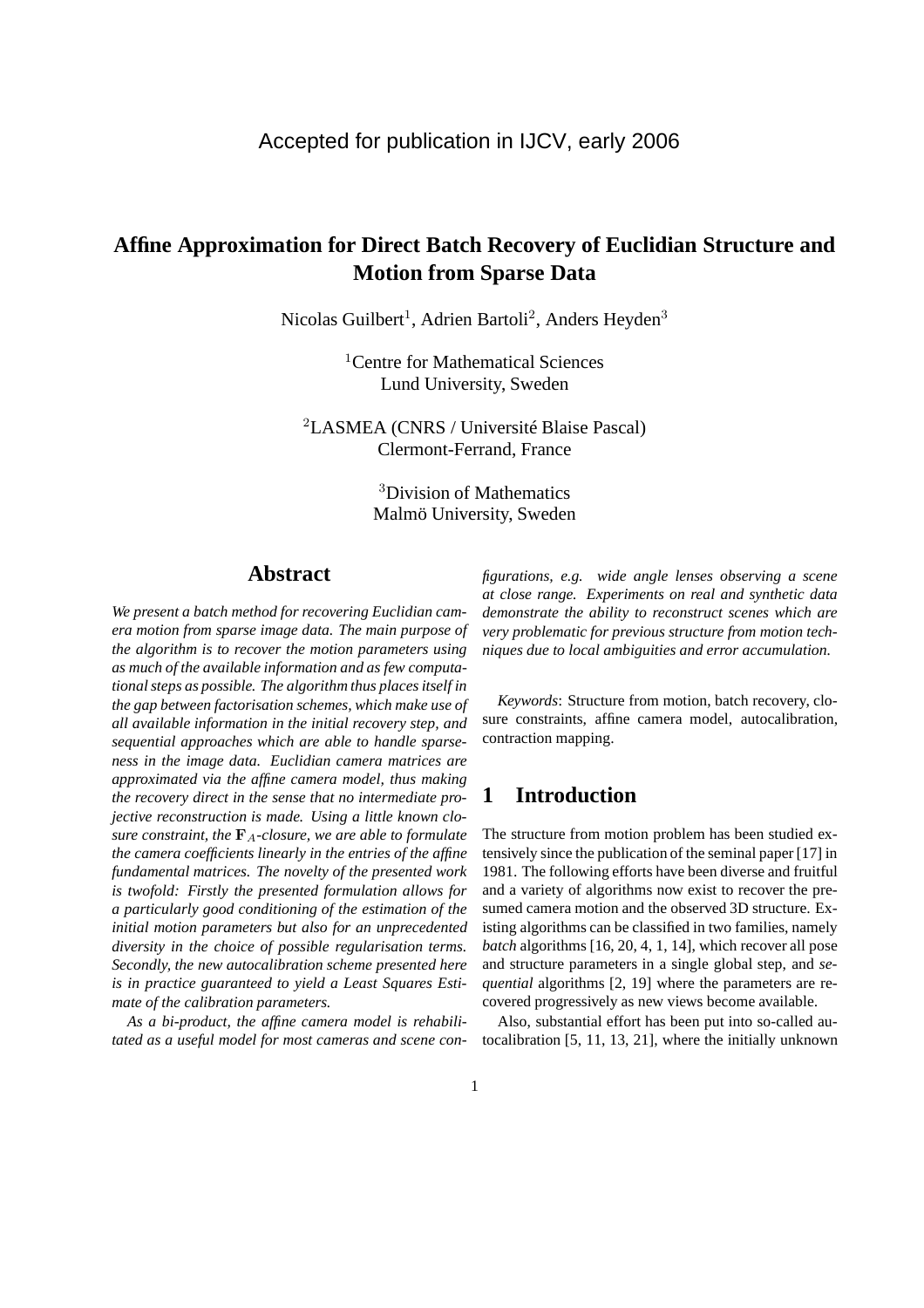intrinsic parameters of the camera are recovered together with the pose.

In theory, the batch approaches should be the most suitable for off-line processing, where the data acquisition is concluded prior to processing, since all the available information is included in the initial estimation of the parameters. Also in theory, the sequential approaches should be relevant primarily for realtime applications such as navigation or interactive applications and should be avoided otherwise, since accumulation of the error is unavoidable. However, existing batch algorithms suffer from one major drawback, which is that roughly speaking all features have to be present in all images for the initial reconstruction to be feasible. Consequently, they are *per se* unapplicable to the common case where the images in a sequence have been taken from very different points of view and thus in majority have no features in common.

Certainly, successful suggestions have been made to extend the common batch approaches, i.e. factorisation schemes to the *missing data* case [14, 18, 1], however we here wish to distinguish that case from the *sparse data* case that we will be treating in this paper. There is a radical difference between 'patching' the measurement matrix for a small amount of missing features, and solving the problem for a measurement matrix that is say 90-99% unavailable.

The method presented here is in essence founded on the so-called closure constraints [25, 15], which we extend with a new variant, the  $F_A$ -closure for the affine camera, based on a formulation originally developed in [27, 26]. This constraint allows a formulation of the camera matrix coefficients which is linear in the coefficients of the fundamental matrices.We can thus recover all the camera poses in a single computational step. This initial pose estimate subsequently needs refining which is done with a Euclidian bundle adjustment.

The work is thus has some similarities with [15] but differs on two important points: Firstly, the derivation and the final formulation of the  $\mathbf{F}_A$ -closure is of a surprising simplicity. Secondly, all the affine camera parameters are estimated, in particular the coordinates of the camera center. This eliminates the need for relative coordinates and thus the need for at least one point to be visible in all the frames, making the algorithm significantly more general.

Another contribution of the present work is a new autocalibration algorithm based on a *Contraction Mapping*. Assuming zero skew and unit aspect ratio, the algorithm in practice guarantees a least squares error on the estimated intrinsic parameters. The optimality of the algorithm is difficult (if possible at all to) prove theoretically. A tentative proof, based on several conjectures, has nevertheless been included in the appendix in order to strengthen the conclusion that the point of convergence is indeed optimal.

Although the affine camera model is often viewed as too simple for many if not most applications, our experiments show that within our framework, the affine approximation is clearly sufficient. The somewhat widespread rule of thumb that the depth of the observed object should be no more than 10% of the distance to the object is seriously undermined in our experimental section. The benefits of the presented algorithm are the following:

- All the available information on the epipolar geometry is used in the initialisation step. (Equation (14)).
- The reconstruction is direct in the sense that no intermediate projective reconstruction is done, and the hard part of autocalibration, i.e. detecting the plane at infinity, is performed inherently.
- Constraints related to equality/proximity of cameras are easily included. (Section 4.2).
- Constraints imposed by some cameras being known, even only approximately, are naturally included. (Section 4.2).
- Constraints related to equality of 3D points are naturally accounted for.
- Constraints modelling smoothness of the camera trajectory are easily included. (Section 4.1).
- Local ambiguities may in general be overcome, since the problem is solved globally. (Section 6).
- The algorithm is very fast, with an execution time which is linear in the number of estimated cameras for certain common types of scene configurations. (Sections 3 and 6).

Summing up, the presented algorithm is very robust, in particular to local ambiguities. Generally speaking, this is the consequence of the choice of the affine camera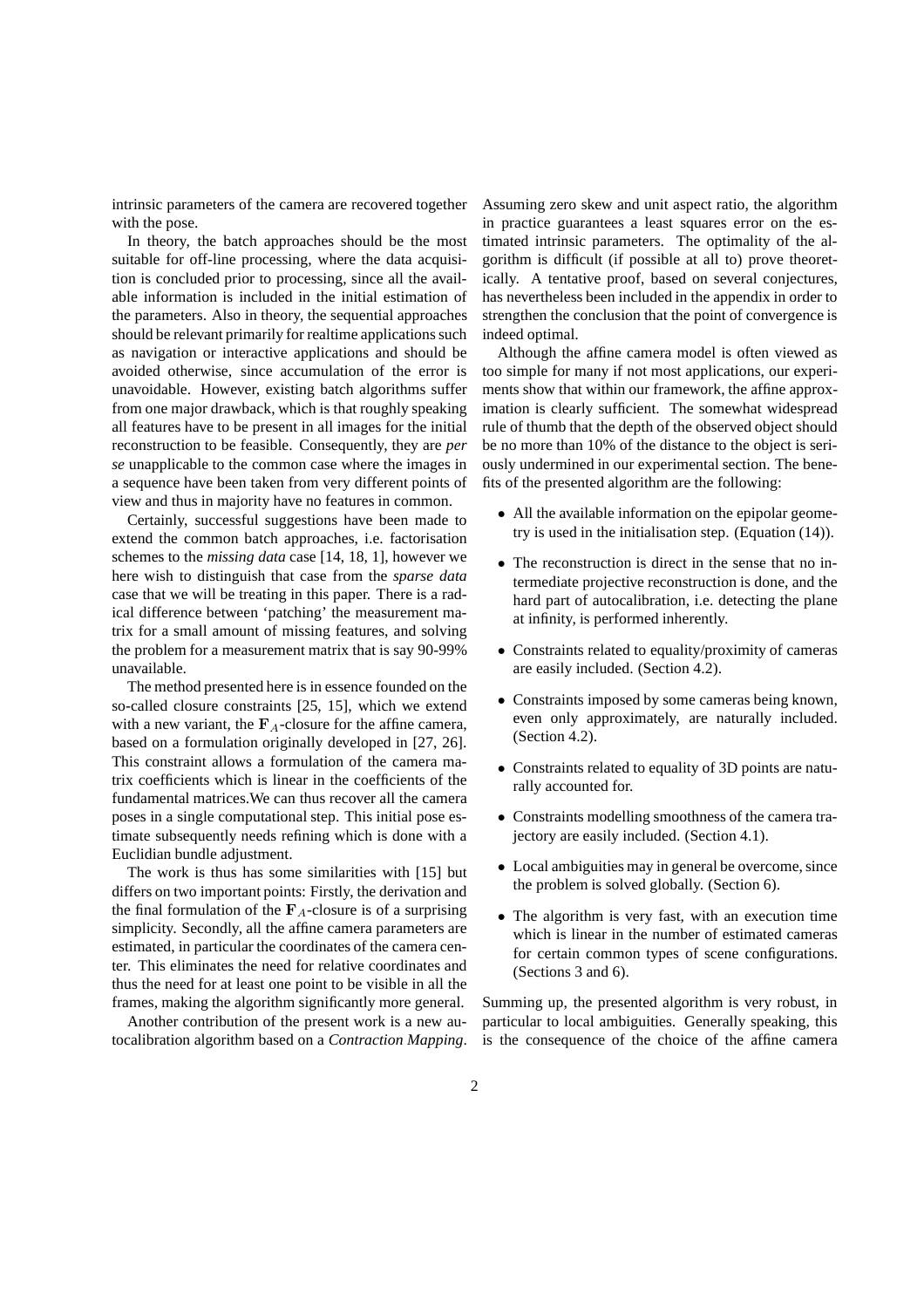model, which is simple and thus potentially leading to a good conditioning of the problem, and yet sufficiently rich to adequately model the problem at hand. One specific advantage of the presented approach is the ability to naturally handle a closed sequence, i.e. a sequence in which the same 3D features appear on several occasions in the sequence. Another advantage over factorisation algorithms is robustness towards outliers, since the algorithm is based on fundamental matrix calculations, which can be done robustly.

The paper is organised as follows: The notation and the elementary background is given in Section 2. In Section 3 the  $F_A$  constraint is introduced together with details on how to use it. Different types of regularisation of the problem are described in Section 4. The autocalibration is described in Section 5 and the appendix. Experiments on real and synthetic data are presented in Section 6, the error analysed in Section 7 and conclusions given in Section 8.

## **2 Notation and Background**

### **2.1 Generalities**

We denote 2D homogeneous image points by a subscripted x, 3D homogeneous points by  $X = [\bar{X} \quad 1]^\top$  and  $3 \times 4$  camera matrices by P. These entities are related by the following *projection*:

$$
\lambda_{ij}\mathbf{x}_{ij} = \mathbf{P}_i\mathbf{X}_j \quad i = 1 \dots m, \ j = 1 \dots n, \qquad (1)
$$

where  $m$  and  $n$  denote the number of views and 3D object points respectively, and  $\lambda$  is the *projective depth* of the given point.

The fundamental matrix  $\mathbf{F}_{21}$  encapsulates the geometrical relationship between two views (for simplicity of notation we consider views 1 and 2). It constrains the position of corresponding image points  $x_{1j}$  and  $x_{2j}$  through the relation

$$
\mathbf{x}_{1j}^{\top}\mathbf{F}_{21}\mathbf{x}_{2j}=0, \quad j=1...n.
$$
 (2)

The line defined by  $\mathbf{F}_{21}\mathbf{x}_{2j}$  is the epipolar line of  $\mathbf{x}_{2j}$  in image 1, i.e. the line joining the epipole  $e_{12}$  and  $x_{1j}$ .

We now introduce the perspective camera matrix, which models a classical pinhole camera. It may be decomposed as

$$
\mathbf{P} = \underbrace{\begin{bmatrix} \gamma_x f & sf & x_c \\ 0 & \gamma_y f & y_c \\ 0 & 0 & 1 \end{bmatrix}}_{\mathbf{K}} \underbrace{\begin{bmatrix} \mathbf{r}_1^{\top} & t_1 \\ \mathbf{r}_2^{\top} & t_2 \\ \mathbf{r}_3^{\top} & t_3 \end{bmatrix}}_{\mathbf{[R}^{\top} - \mathbf{t}]}
$$
(3)

$$
= \mathbf{K} \, \mathbf{R}^\top [\mathbf{I}_{3 \times 3} \quad -\mathbf{c}], \tag{5}
$$

where f denotes the focal length,  $\gamma_x$  and  $\gamma_y$  the scaling along the images' x- and y-axes i.e.  $a = \frac{\gamma_y}{\gamma}$  $\frac{\gamma_y}{\gamma_x}$  is the aspect ratio. s is the skew and  $(x_c, y_c)$  the principal point. The  $r_i$  are the three columns of a rotation matrix **R** and  $\mathbf{c} = -\mathbf{R}^\top (t_1, t_2, t_3)^\top$  is the camera centre. In general,  $x_c$ and  $y_c$  are highly correlated to the camera rotation, highly ambiguous and only of interest if the rotation needs to be determined precisely. They are thus often, and will be in the sequel be, assumed to be zero.  $\gamma_x$  and  $\gamma_y$  are in general not written out explicitly, since they algebraically yield an overparameterisation of the intrinsic calibration, i.e. in the literature  $\gamma_x \equiv 1$  and (3) becomes

$$
\mathbf{P} = \begin{bmatrix} f & sf & x_c \\ 0 & af & y_c \\ 0 & 0 & 1 \end{bmatrix} \begin{bmatrix} \mathbf{r}_1^{\top} & t_1 \\ \mathbf{r}_2^{\top} & t_2 \\ \mathbf{r}_3^{\top} & t_3 \end{bmatrix} .
$$
 (6)

Formulation (3) will be needed to understand the relationship between the perspective and affine image formation processes. The affine camera matrix has the form

$$
\mathbf{P}' = \left[ \begin{array}{cc} \bar{\mathbf{P}} & \mathbf{t} \\ \mathbf{0}_3^\top & 1 \end{array} \right],\tag{7}
$$

where the uncalibrated state is expressed by the prime (′ ). When calibrated it may be decomposed as

$$
\mathbf{P}_A = \begin{bmatrix} \hat{\gamma_x} & s & 0 \\ 0 & \hat{\gamma_y} & 0 \\ 0 & 0 & 1 \end{bmatrix} \begin{bmatrix} \mathbf{r}_1^{\top} & t_1 \\ \mathbf{r}_2^{\top} & t_2 \\ \mathbf{0}_3^{\top} & 1 \end{bmatrix}, \quad (8)
$$

where  $\hat{\gamma_x} = \gamma_x$  and  $\hat{\gamma_y} = \gamma_y$  are the scaling factors from (3). The calibrated affine camera model is an approximation to the calibrated perspective model where the focal length is considered infinite and the camera centre has been retracted to infinity, i.e.

$$
\mathbf{P}_A = \lim_{\nu \to \infty} \begin{bmatrix} \nu \gamma_x f & \nu s f & x_c \\ 0 & \nu \gamma_y f & y_c \\ 0 & 0 & 1 \end{bmatrix} \begin{bmatrix} \mathbf{r}_1^{\top} & t_1 \\ \mathbf{r}_2^{\top} & t_2 \\ \mathbf{r}_3^{\top} & t_3 + (\nu - 1)f \end{bmatrix} \frac{1}{\nu f} \ . \tag{9}
$$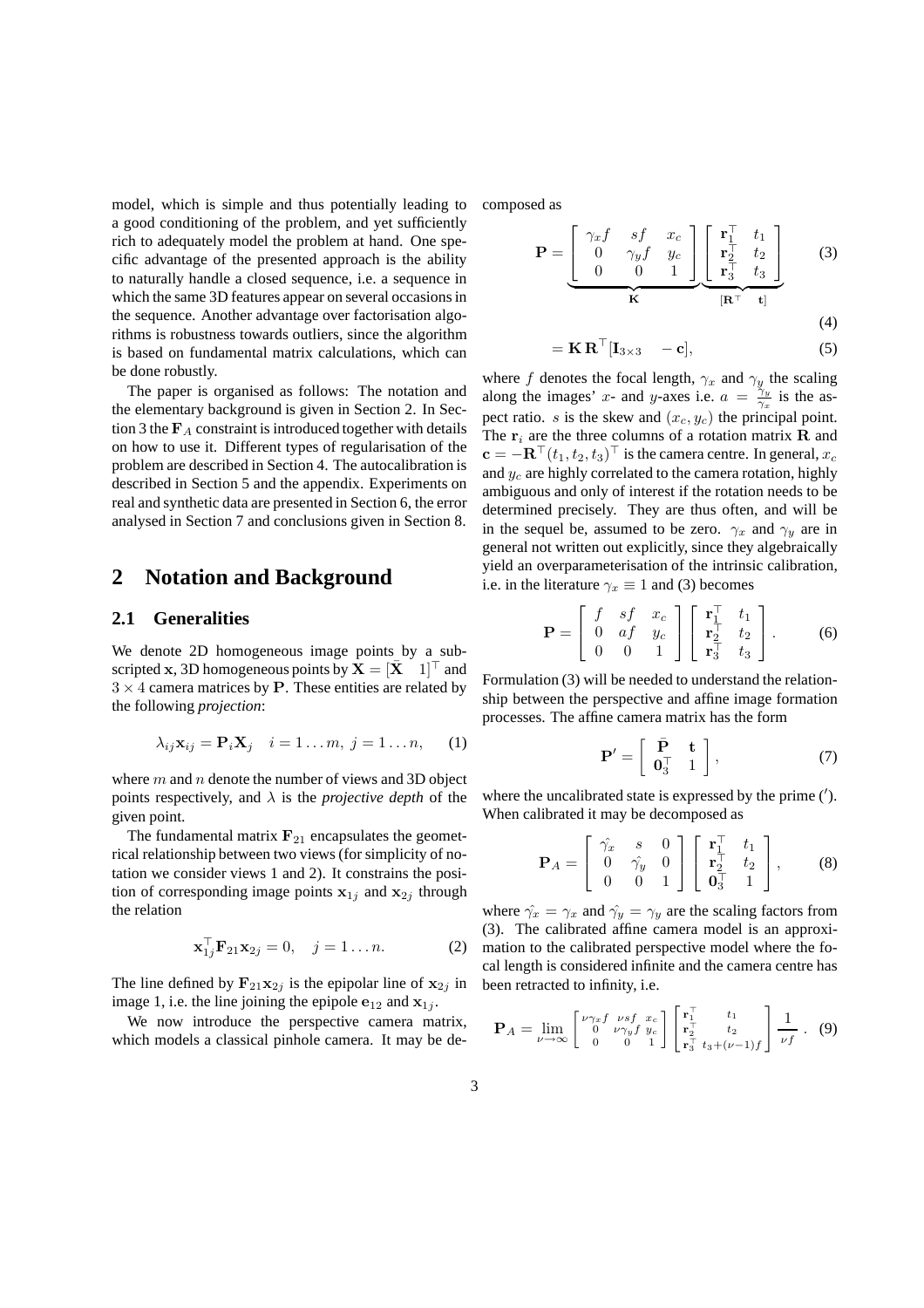where  $\nu$  indicates how much the camera has retracted from the scene, measured in multiples of the focal length. In Figure 1 the process is illustrated. For  $\nu = 1$ , the camera matrix is the one from (3). As  $\nu$  increases, the camera centre retracts in the negative direction of the z-axis and the focal length, i.e. the distance between the camera centre and the image plane, increases accordingly.

The disappearance of  $\mathbf{r}_3^{\top}$  in (8) implies that the projections onto the image plane are parallel. Also, in the affine case, the projective depths  $\lambda_{ij} = 1$ .

The affine fundamental matrix has five non-zero entries defined up to scale, i.e. four degrees of freedom:

$$
\mathbf{F}_{21} = \left[ \begin{array}{ccc} 0 & 0 & a \\ 0 & 0 & b \\ c & d & e \end{array} \right]. \tag{10}
$$

Computing the affine fundamental matrix thus requires at least four point correspondences. However as many points as possible should be included to minimise the effect of noise. A closed-form solution for the Maximum Likelihood Estimate of the affine fundamental matrix exists [12].

# **3 A Simple Formulation of the Affine Closure Constraints**

In [25], Triggs introduces the so-called  $\mathbf{F} - \mathbf{e}$  closure constraint, namely  $\mathbf{F}_{21}\mathbf{P}_2 + [\mathbf{e}_{21}]_{\times}\mathbf{P}_1 = \mathbf{0}$  and the  $e - G - e$  closure. In [15] closure constraints for the affine camera model are derived. We will here give a simple derivation of an alternative closure constraint which is specific to the affine case, the  $\mathbf{F}_A$ -closure. Let  $\mathbf{x}_1$  and  $x_2$  denote the projections of  $X \in \mathbb{P}^3$  onto two images. Combining equations (2) and (1) we obtain:

$$
\mathbf{X}^T \underbrace{\mathbf{P}_1^T \mathbf{F}_{21} \mathbf{P}_2}_{\mathcal{S}} \mathbf{X} = 0, \quad \forall \mathbf{X} \in \mathbb{P}^3, \tag{11}
$$

which is a quadratic form. Consequently  $S$  is skew symmetric, i.e.  $S^T = -S$  as noted in [6].

In the affine case, the structure of  $S$  becomes particularly simple, which stems from the structure of the camera matrices (7) and the affine fundamental matrix (10):

$$
\mathcal{S} = \mathbf{P}_2^T \mathbf{F}_{21} \mathbf{P}_1 = \begin{bmatrix} \mathbf{0}_{3 \times 3} & \mathbf{a} \\ -\mathbf{a}^T & 0 \end{bmatrix} . \tag{12}
$$

The upper left  $0_{3\times 3}$  matrix is the result of the corresponding bilinear term containing either a zero-coefficient either from the fundamental matrix or one of the camera matrices. The rest of the structure of  $S$  is a consequence of the skew-symmetry, and *concerns only linear terms* in the entries of the camera matrices since these terms include the lower right 1 of either  $P_1$  or  $P_2$ . By rearranging the equations in (12) these turn into four linear constraints on the coefficients of  $P_1$  and  $P_2$ :

$$
\begin{bmatrix} a & b & c & d \end{bmatrix} \begin{bmatrix} \bar{\mathbf{P}}_1 & \mathbf{t}_1 \\ \bar{\mathbf{P}}_2 & \mathbf{t}_2 \end{bmatrix} = \underbrace{\begin{bmatrix} \mathbf{0}_3 & -e \end{bmatrix}}_{\mathbf{r}_{12}},\tag{13}
$$

where  $a, b, c, d$  and e are entries of  $\mathbf{F}_{21}$  in (10). The above formulation was originally developed in [26]. The constraints of (13) apply for each pair of views  ${P_{i_1}, P_{i_2}}$ ,  $i_1 \neq i_2$ , provided  $F_{i_1 i_2}$  is defined. Affine trifocal or quadrifocal tensors could be used as well by extracting fundamental matrices, or along the lines of [15]. We construct a linear system of equations using (13) as the building block, with the form  $S\mathcal{P} = \mathcal{R}$ :

$$
\begin{bmatrix}\n\mathbf{s}_{12} \\
\mathbf{s}_{1i_1} \\
\vdots \\
\mathbf{s}_{i_k i_m}\n\end{bmatrix}\n\begin{bmatrix}\n\bar{P}_1 & \mathbf{t}_1 \\
\bar{P}_2 & \mathbf{t}_2 \\
\vdots & \vdots \\
\vdots & \vdots \\
\bar{P}_m & \mathbf{t}_m\n\end{bmatrix}\n=\n\begin{bmatrix}\n\mathbf{r}_{12} \\
\mathbf{r}_{1i_1} \\
\vdots \\
\mathbf{r}_{i_k i_m}\n\end{bmatrix},
$$
\n(14)

where  $\mathbf{r}_{i_1 i_2}$  is the right hand side in equation (13) and  $\mathbf{s}_{i_1 i_2}$ are  $1 \times 2m$  row vectors

$$
\mathbf{s}_{i_1 i_2} = [\dots \underbrace{a \quad b}_{\text{First block}} \dots \underbrace{c \quad d}_{\text{Second block}} \dots], \quad (15)
$$

dots indicating an adequate number of zeros. One possible structure for S is shown in Figure 2. Since the global 12-parameter affine coordinate system has not been specified prior to solving the system, the solution is a 12-dimensional subspace which may be recovered by SVD. However, this is rather inefficient compared to using sparse linear solvers, which require the system to be of full rank. Full rank is obtained by choosing an overall affine coordinate system arbitrarily. This can be done e.g. by fixing all the coefficients of a camera  $P_a$  and 4 coefficients of some arbitrary second camera  $P_b$  and modifying

 $\sqrt{ }$  $\overline{1}$  $\overline{1}$  $\overline{1}$  $\overline{1}$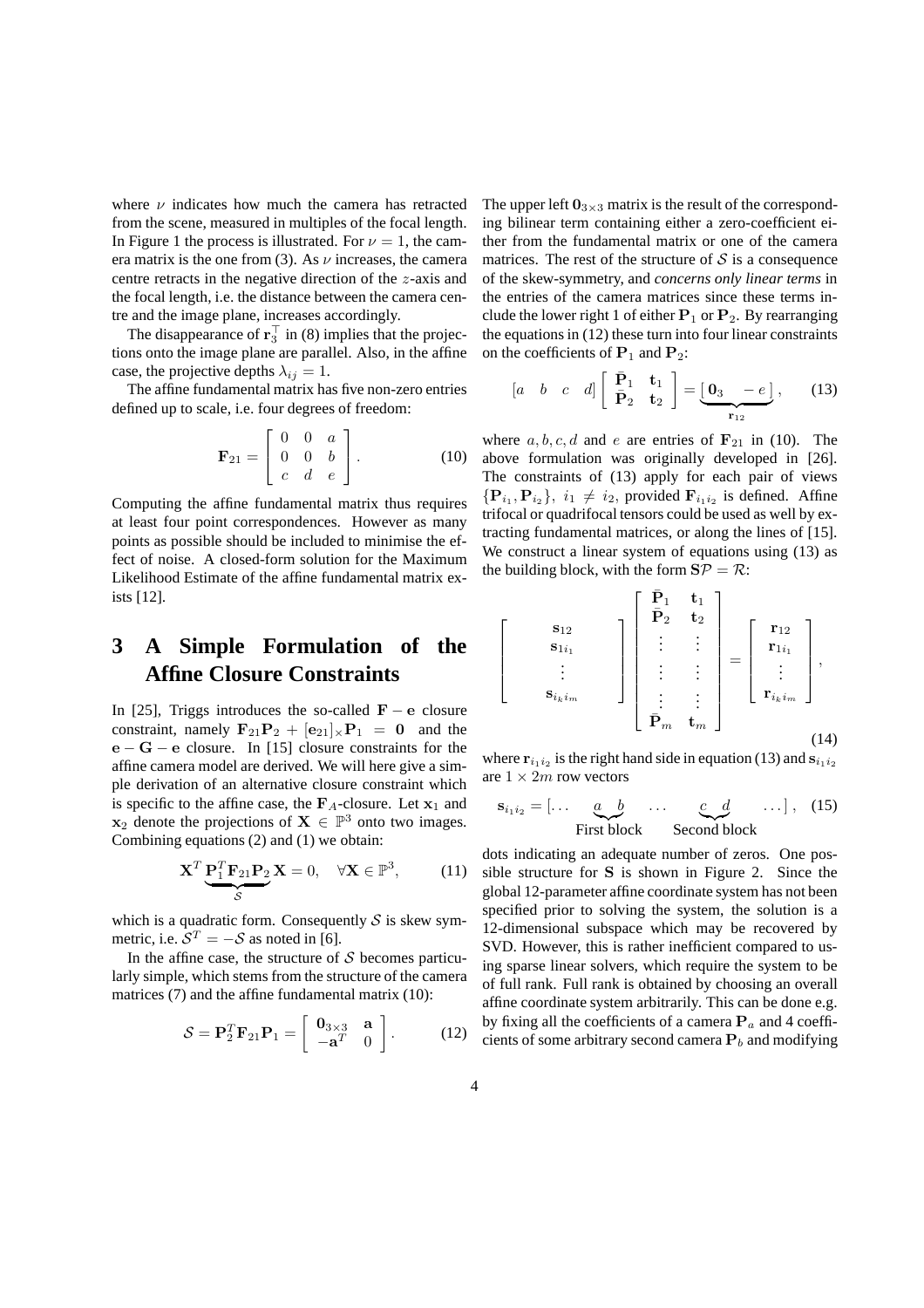

Figure 1: **From perspective to affine projection.** As the camera centre away retracts from the image plane, the focal length increases and the projection becomes more and more parallel. The figure shows the situation for three different focal lengthes  $f_1$ ,  $f_2 = 2f_1$  and  $f_3 = 3f_1$ .



Figure 2: **Structure of the central design matrix** constraining the camera matrices. The structure shown is for a minimal configuration, i.e. 2m−3 block-row entries for  $m$  views, before fixing the 12-parameter gauge freedom (see text for further details).

the design matrix accordingly. The choice of affine reference frame is important. An example of an a priori valid but bad choice would be the matrices

$$
\mathbf{P}_a = \left[ \begin{array}{cccc} 0 & 0 & 0 & 0 \\ 0 & 0 & 0 & 0 \end{array} \right] \quad \text{and} \quad \mathbf{P}_b = \left[ \begin{array}{cccc} 0 & 0 & 0 & 0 \\ * & * & * & * \end{array} \right],
$$

since this would force all the other cameras to be of the form

$$
\left[\begin{array}{cccc} 0 & 0 & 0 & * \\ 0 & 0 & 0 & * \end{array}\right].
$$

A choice of frame that seems to work well (the one used in the experimental section) is given by the pair

$$
\mathbf{P}_a = \left[ \begin{array}{cccc} 1 & 0 & 0 & 0 \\ 0 & 1 & 0 & 0 \end{array} \right] \quad \text{and} \quad \mathbf{P}_b = \left[ \begin{array}{cccc} 0 & 1 & 1 & 0 \\ * & * & * & * \end{array} \right].
$$

The design matrix will often have a diagonal structure, since this amounts to each 3D point being visible in a limited number of consecutive frames. Thus the advised solver would be based on band or profile Cholesky factorisation with back-substitution. The execution time of the band Cholesky being linear in the height of the matrix, the presented algorithm becomes linear in the number of recovered camera matrices.

Alternatively, a supernodal approach could be used in case the sparseness structure is more *ad hoc*. For a more in-depth description of the suggested solvers, see [9] and e.g. [3] for implementational details.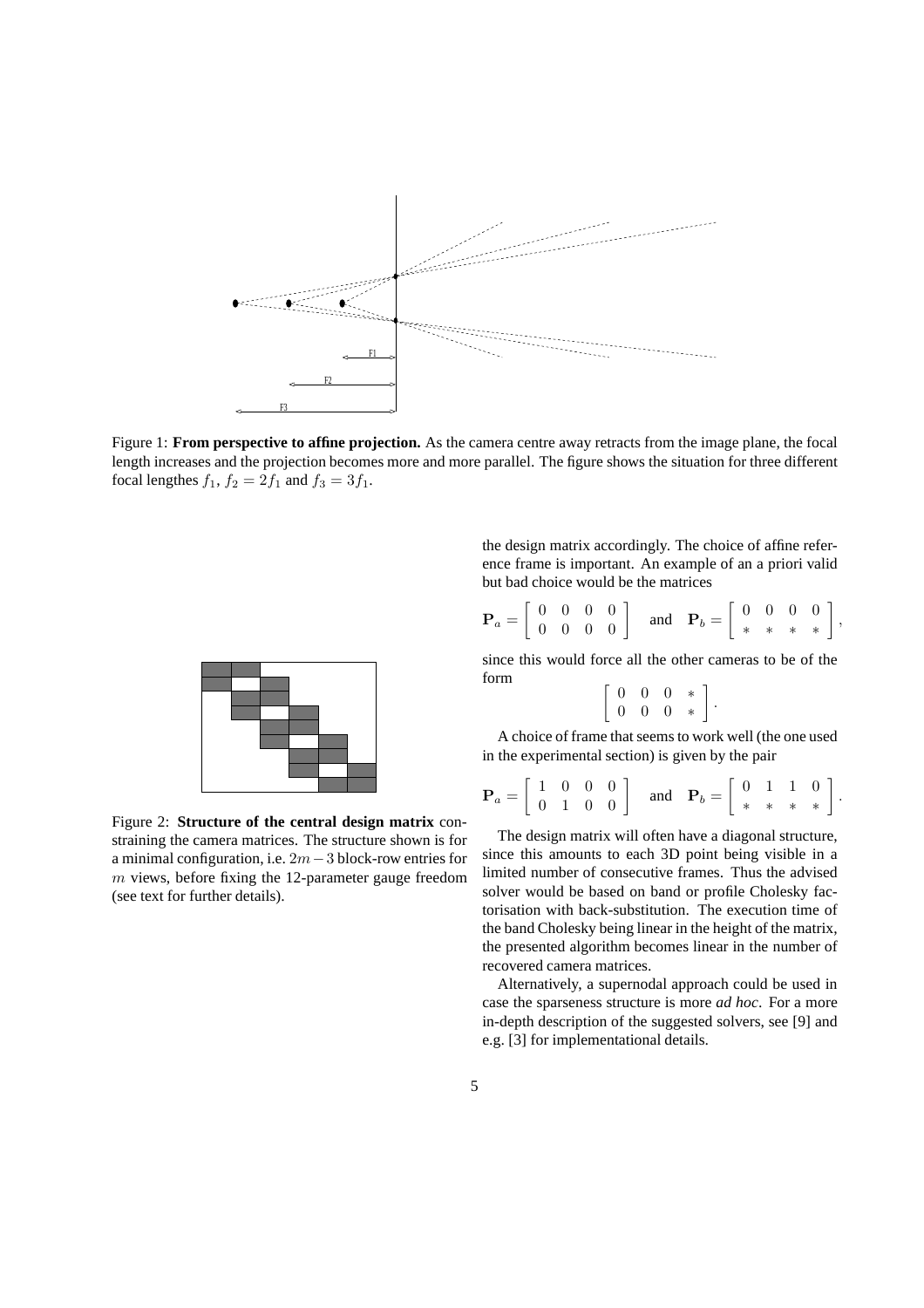# **4 Regularising Camera Motion**

One well-known and common problem in structure from motion is ill-conditioning, and the ability to regularise the problem using prior knowledge thus becomes particularly important.

Within this framework, different types of prior knowledge of the motion parameters may be formulated as linear constraints among the parameters, which may be naturally incorporated into the design matrix S in (14). The two types of constraints we consider are smoothness constraints on the trajectory and equality of some cameras.

#### **4.1 Smoothness of the Trajectory**

The system (14) is in general over-determined unless a minimal case is being dealt with. Thus, we will in general consider solving (14) in a minimal least squares sense through the normal equations:

$$
\mathbf{S}^{\top} \mathbf{S} \mathcal{P} = \mathbf{S}^{\top} \mathcal{R}.
$$
 (16)

One straightforward way of imposing soft constraints would thus be to augment S with the desired linear constraints. For instance, smoothness of the camera trajectory and orientation could be obtained by softly imposing equality between adjacent cameras in the sequence. The linear equality constraints would be  $S_s \mathcal{P} = 0$  with

$$
\mathbf{S}_s = \begin{bmatrix} 1 & 0 & -1 & \dots & & & \\ 0 & 1 & 0 & -1 & \dots & & \\ & & \ddots & \ddots & & \\ & & & \ddots & 1 & 0 & -1 & 0 \\ & & & & \dots & 1 & 0 & -1 \end{bmatrix}
$$
 (17)

and may be included in (16) as

$$
(\mathbf{S}^{\top}\mathbf{S} + \alpha \mathbf{S}_s^{\top}\mathbf{S}_s)\mathcal{P} = \mathbf{S}^{\top}\mathcal{R},\tag{18}
$$

where  $\alpha$  expresses the desired strength of the constraint. Note that imposing the constraints is likely not to affect the execution time of an implementation based on sparse diagonal solvers. If we let  $k$  denote the number of views in which a minimum number of common features appears, i.e. the number of consecutive views "sharing" a fundamental matrix, the structure of  $S^{\top}S$  is essentially  $(2k - 1)$ -diagonal. k being of an order of magnitude 10, the structure won't be affected by the pentadiagonal structure of  $S_s^{\top}$  $S_s$ .

## **4.2 Equality of Cameras and Fixed Cameras**

As described in (15) each camera corresponds to a pair of columns in the design matrix. Enforcing equality among two cameras simply amounts to adding the corresponding columns. In contrast to the smoothness constraints, the camera equality constraint is not imposed as an additional term appearing in the minimal least squares solution to (14), but as a hard constraint that is inherently satisfied.

If a given camera has a known position, this is easily imposed by multiplying the corresponding columns in S by the camera matrix and substracting the result on the right hand side of (14).

# **5 Recovery of Euclidian Motion and Structure**

Recovery of the Euclidian perspective equivalents to the affine camera matrices is done in two steps, a separation of the affine intrinsic and extrinsic parameters, i.e. a calibration step, followed by a an upgrading from affine to full perspective cameras.

## **5.1 Euclidian Calibration**

Autocalibration for affine cameras is classically done as described in the method in [22], i.e. by assuming skew  $s = 0$  and aspect ratio  $\frac{\hat{\gamma}_x}{\hat{\gamma}_y} = 1$  and determining an upgrading affine transformation  $H$  that maps (7) to (8), i.e.  $P = PH$ .

We here propose an alternative iterative scheme which in practice guarantees convergence to a unique Least Squares Estimate of the three parameters up to an overall scaling.

The basic idea of the algorithm is to iteratively find an affine transformation  $H_c$  that will transform the uncalibrated affine cameras so as to get them as close to the calibrated form (8) as possible. The idea is very simple, although the formal presentation within the framework of the contraction mapping theorem tends to make it somewhat opaque. The detailed presentation has been included in an appendix in order to strengthen the understanding of the algorithm.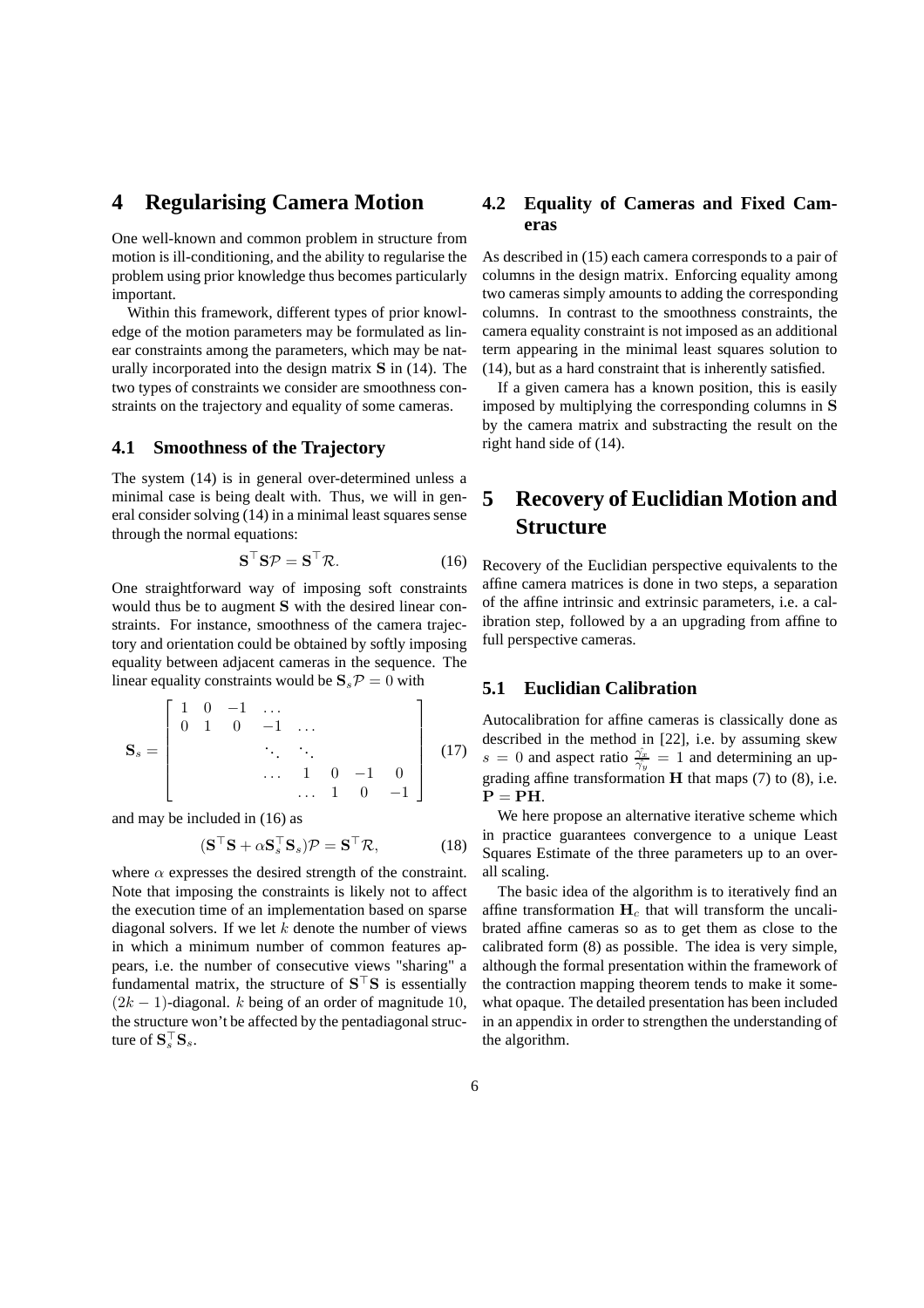We begin by considering that the information needed for the calibration of an affine camera is contained in 1) the upper triangular form of the intrinsic calibration matrix  $K$ , and 2) in the orthonormality of the two vectors  $r_1$  and  $r_2$  defining the rotation of the camera. In order to recover the form (8) we start out by aligning our existing estimate of the form (8) with a plausible candidate, the plausible candidate being the current  $r_1$  and  $r_2$  of each camera. These current  $r_1$  and  $r_2$  are obtained via QRfactorisation of each of the current matrices and subsequently stacked in a large matrix. In this alignment, the aligned estimate will hopefully inherit some of the structure of the target. Furthermore, repeating the alignment brings the camera matrices as close as possible to the desired form (see appendix). The algorithm proceeds as follows:

- 1. Stack the  $2 \times 3$  camera matrices in a  $2m \times 3$  matrix  $\mathcal{P}$ ;
- 2. Perform a QR factorisation of each of the camera matrices;
- 3. Stack the resulting rotation matrices in a  $2m \times 3$  matrix R.
- 4. Align  $P$  to  $R$ , i.e. minimise/reduce the Frobenius norm  $\|\mathcal{P}H - \mathcal{R}\|_F$ .
- 5. Go to 1. unless the algorithm has converged.

Even though the algorithm is iterative, it converges very fast, 1-3 iterattions tend to suffice to obtain valid parameters, and each iteration takes a few milliseconds ( $m > 100$ cameras).

In the appendix, it is shown that given that the algorithm converges, the point of convergence is the Least Squares Estimate of the calibration parameters. However, convergence can presently not be guaranteed formally, only experimentally (see Figure 16).

### **5.2 Affine-to-Perspective Upgrading**

Once the form (8) has been recovered, the perspective equivalents (3) are obtained by taking advantage of the  $f \leftrightarrow \gamma_x$  ambiguity: Since (3) is overparameterised with respect to f and  $\gamma_x$ , we are free to initially assume  $\gamma_x f =$  $\hat{\gamma_x}$  and subsequently  $\gamma_x = 1$ .

Although  $r_3$  has disappeared in the limit (9), it may be easily recovered since  $R$  is a rotation matrix with  $det(\mathbf{R}) = +1$ . To summarise, the Euclidian matrices in the form (6) are recovered by

$$
\begin{cases}\n\mathbf{r}_3 = \mathbf{r}_1 \times \mathbf{r}_2 \\
f = \hat{\gamma}_x \\
a = \frac{\hat{\gamma}_y}{\hat{\gamma}_x}\n\end{cases} \tag{19}
$$

## **6 Experiments**

### **6.1 Synthetic Data**

Two experiments on synthetic data are presented. The first concerns the reconstruction of a large cubic point cloud from circular motion and the second the reconstruction of a room seen from within, also from a circular camera trajectory.

#### **Object Centered Trajectory**

The first dataset, the cubic point cloud, is shown in Figure 3 (Top). It consists of 300 3D points evenly distributed in the cube  $[0, 5] \times [0, 5] \times [0, 5]$  and of 30 cameras with focal length  $f = 100$  distance units equidistantly placed on a circular path centered at  $(0, 0, 0)$ . Each frame contains features which are visible in the 9 following frames. Gaussian noise with  $\sigma = 1$  is present in the images. Figure 3 (Center) shows the initial reconstruction of the camera trajectory with the method from Section 3 and 5 and in Figure 3 (Bottom) an alternative reconstruction where equality has been assumed between the first and the last camera (closed the sequence). Clearly, the initial reconstructions capture the overall structure of the scene and the motion, thus allowing for the subsequent bundle adjustment to converge to the global minimum. One point of special interest (see the discussion in Section 5.2) is the fact that within this framework, the affine camera model approximates the perspecitive camera sufficiently well, even though the depth of the object is approximately the same as the distance to the object, i.e. a lot more than the 10% that are usually considered the upper limit.

In this experiment (Figure 3,Bottom) equality was assumed between the first and the last camera. It should be noted that in general, known relative positions between any of the cameras can be imposed. This would be done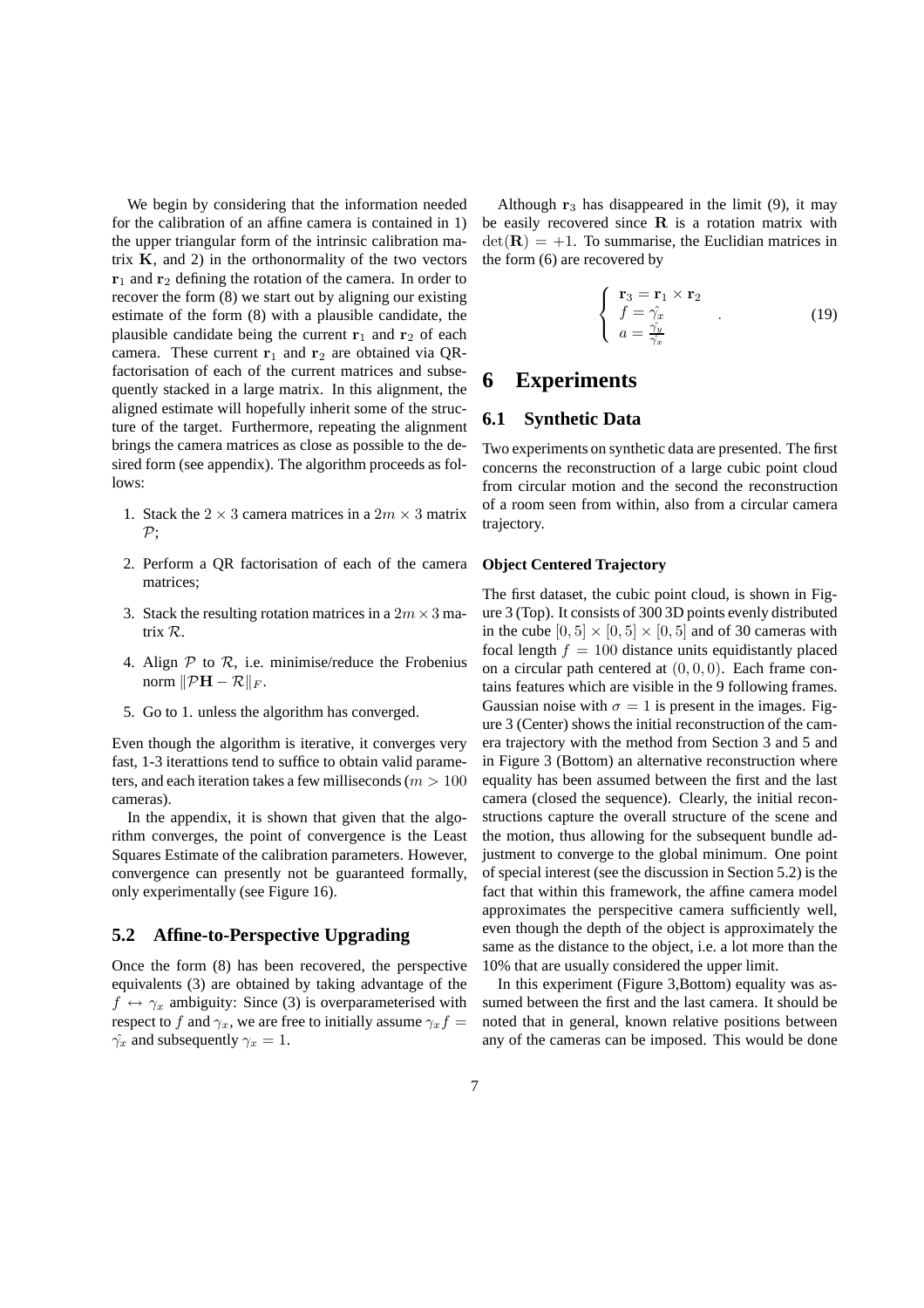

Figure 3: **Reconstruction, object centered configuration (closed sequence)** Top: original configuration. Center: initial reconstruction using affine approximation. Bottom: same as (b) but assuming equality between the first and last camera.



Figure 4: **Reconstruction of a structure observed from within:** experimental setup. The camera describes a circular trajectory and has an angular aperture of  $\frac{\pi}{3} < \alpha <$  $\frac{\pi}{2}$ .

by eliminating the parameters of all but one of the cameras of such a set of mutually fixed cameras from the left hand side of (14), as discussed in Section 4.

#### **Interior of a Room**

The second experiment on synthetic data describes a scene configuration that is known to be quite difficult, i.e. the case of a camera taking views of the interior of a room in order to reconstruct the walls and ceiling, see Figure 4: Each feature is present only in a little subset of the frames, planar structures dominate the scene thus leading to focal length  $\leftrightarrow$  translation ambiguities and finally if the sequence is reconstructed sequentially, the accumulated error will be likely to be irrepairable. The experimental setup is shown in Figure 4.

It consists of a square 'room' with 600 points evenly distributed on each of the four walls and the roof, the 2D image points being subject to Gaussian noise with  $\sigma = 1$ . The camera describes an almost circular path within the room, pointing inwards. The initial reconstruction shown in Figure 5 (Top) and Figure 6 (a) clearly captures the overall closed structure of the scene and a subsequent bundle adjustment converges to the global min-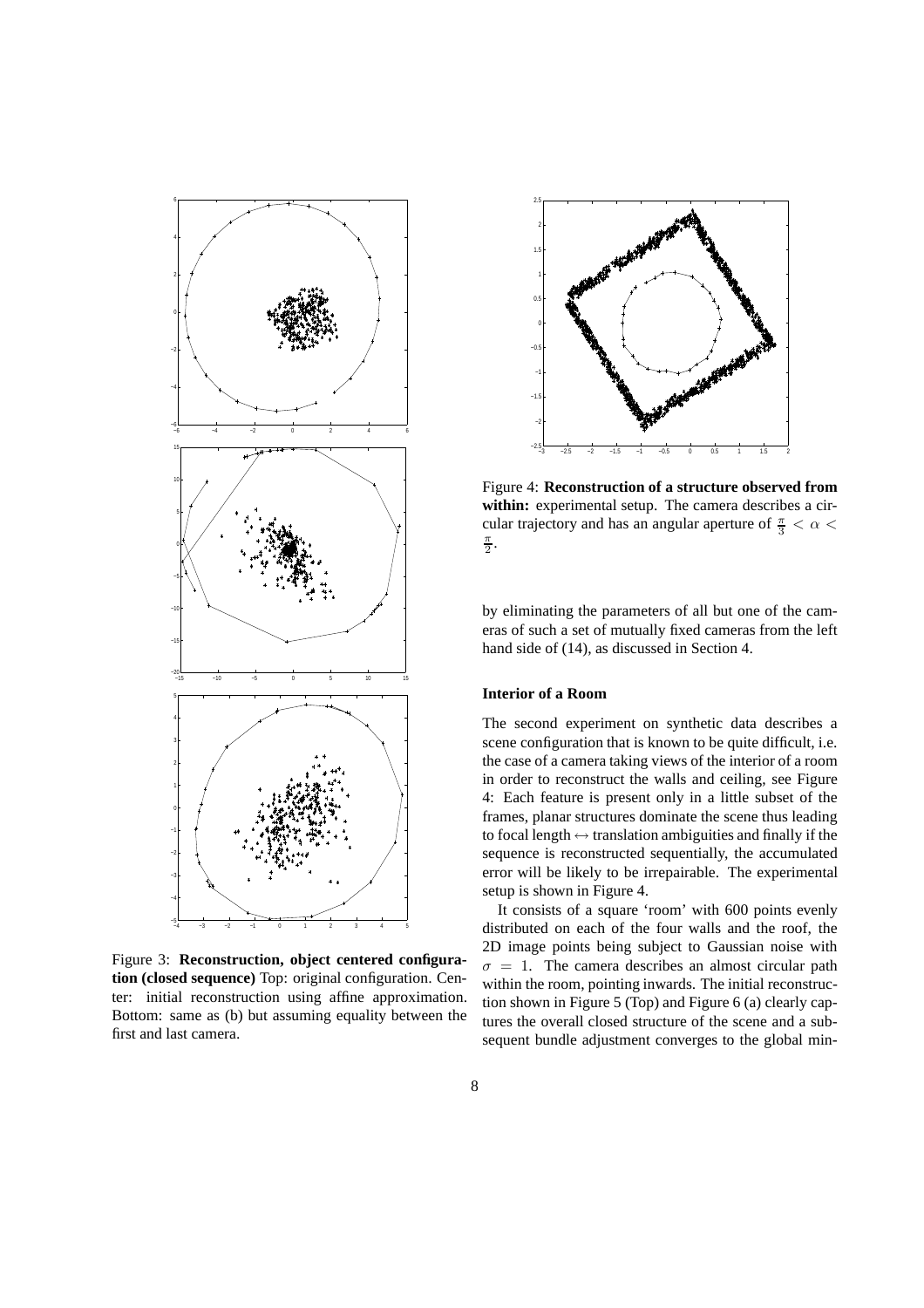

Figure 6: **Post-processing with bundle adjustment.** After a few bundle adjustment steps (respectively 0, 2, 4,and 6) the initial reconstruction has gotten very close to the desired result.

imum. However, better results can be obtained by imposing equality of the first and the last camera (Figure 5, Center) and smoothness of the camera centres trajectory (Figure 5, Bottom).

Note that some of the cameras have been reconstructed outside the room. This is however only a problem if the 3D points they see were to be reconstructed behind the camera, which can be avoided by retracting the camera / assigning a higher focal length.

## **6.2 Real Data**

Two experiments were performed on real data, on the Dinosaur sequence and the Palazzo Pitti sequence.

#### **The Dinosaur Sequence**

The Dinosaur sequence consists of 37 images, of which the first and the last are known to coincide. A total of 1888 3D points were tracked across the sequence using the KLT-tracker [23]. Figure 7 shows a sample image from the sequence (Left) and the structure of the camera configuration (Right), i.e. whether a given pair of frames has sufficient overlap to allow for a fundamental matrix among them. Note that the first and the last images haven't been registered to each other, although they are practically identical. The reconstruction is done without imposing the constraint that the first and the last camera positions are equal, and the result is shown in Figure 8 (Top). The reprojection error after the initial affine reconstruction is 5.4 pixels, and the system (13) is solved in 2.1 milliseconds (Pentium IV@1.8Ghz). After Euclidian bundle adjustment, the final reprojection error is 0.62 pixels and the scene looks like Figure 8 (Bottom).

The dinosaur sequence is known to have been taken with a high focal length, implying that the data set would be particularly well adapted for an algorithm based on the affine camera model. In the next experiment, this is not the case.

#### **Palazzo Pitti sequence**

The second experiment has a sequence of 41 images as input data, of the type shown in Figure 9 (a). The images were taken within a room in the Palazzo Pitti in Florence with a wide angle camera. This type of sequence is particularly difficult to reconstruct, which is probably best illustrated by the absence of such reconstructed scenes using structure from motion in the literature. The difficulty lies in the fact that the measurement matrix is sparse, which makes the problem impracticable for factorisation schemes. Also, no feature appears in all the images, which is a problem for sequential approaches since the absence of a common reference allows the camera positions to drift, and the error accumulation becomes exceptionally severe. As it can be seen from Figure 9b, fundamental matrices exist between the first and the last images in the sequence. It has been 'stitched' together, which was done semiautomatically, i.e. a few points were selected in the first and the last frame and the rest of the matching was guided by the induced homography between the images. A total of 2564 point matches were reconstructed,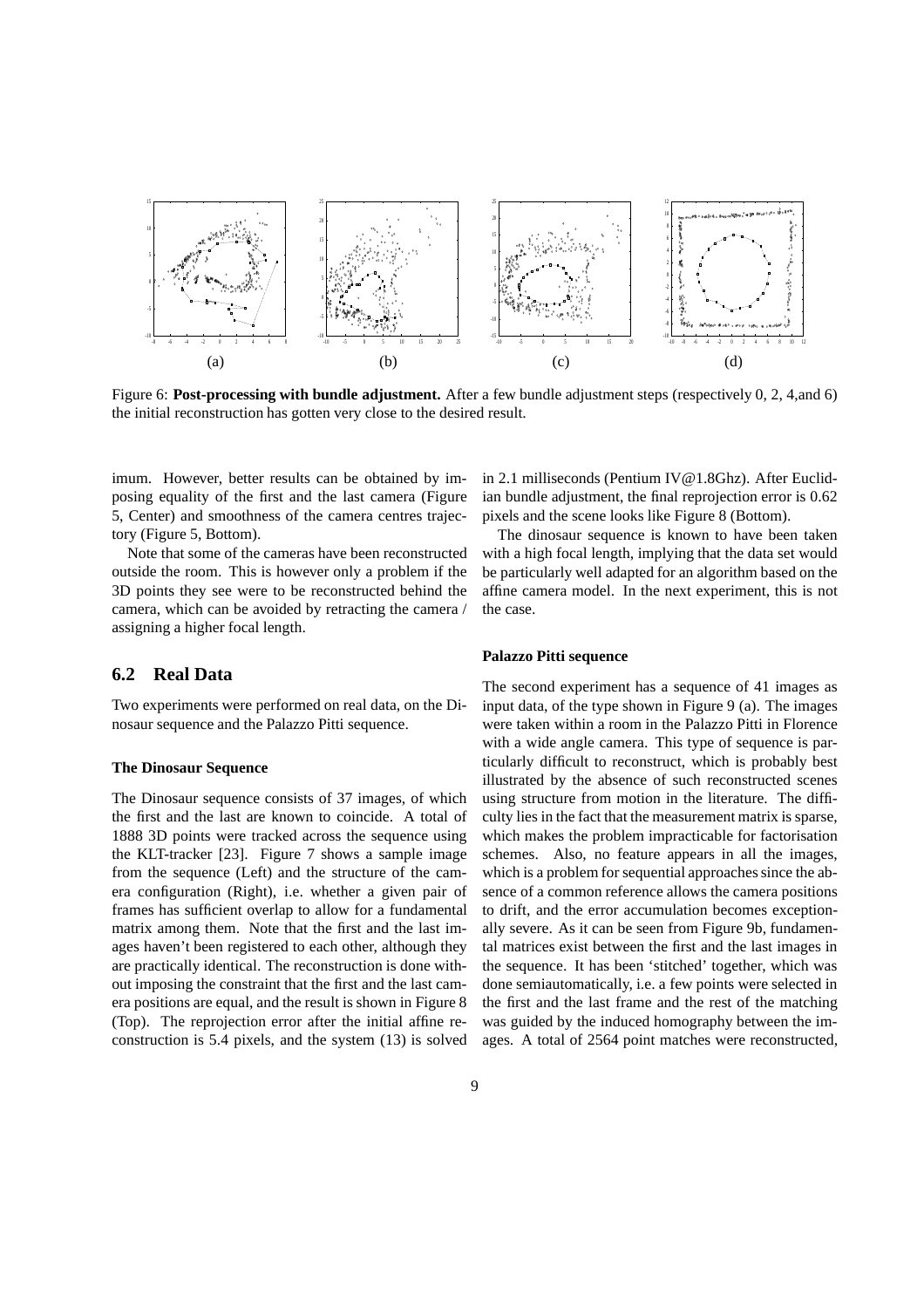

Figure 5: **Reconstruction of a structure observed from within** Top: Initial reconstruction. Center: initial reconstruction assuming equality between first and last camera. Bottom: assuming equality between the first and the last camera and with smoothening of the trajectory.



Figure 7: **The Dinosaur sequence** Left: sample image from the sequence. Right: matrix showing the availability of a fundamental matrix between two views.

as shown in Figure 10.

The experiment illustrates an important point, namely that imposing equality of reconstructed 3D points is done inherently. When applying a sequential approach, the constraints contained in this equality have to be imposed in a post-processing step, e.g. as described in [10]. Here, the 3D points never get reconstructed as different instances and the problem thus never occurs.

Note that for both experiments, Euclidian structure and motion were obtained directly, i.e. without an intermediate projective reconstruction. Autocalibration was done by applying a few (2-3) iterations.

# **7 Error Analysis**

In order to assess the error on the reconstruction algorithm, the setup shown in Figure 11 is used as a test bench. m cameras are laid out on a circular path, all pointing inwards. The observed object consists of  $n$  3D points uniformly distributed within a cube.

## **7.1 Comparison to Existing Methods**

#### **Recovery of Motion Parameters**

The proposed algorithm is compared to two methods: The first is the classical factorisation from [24]. The second is the classical sequential schemes from [2] where 6 cameras and all the 3D points are computed from the first frames in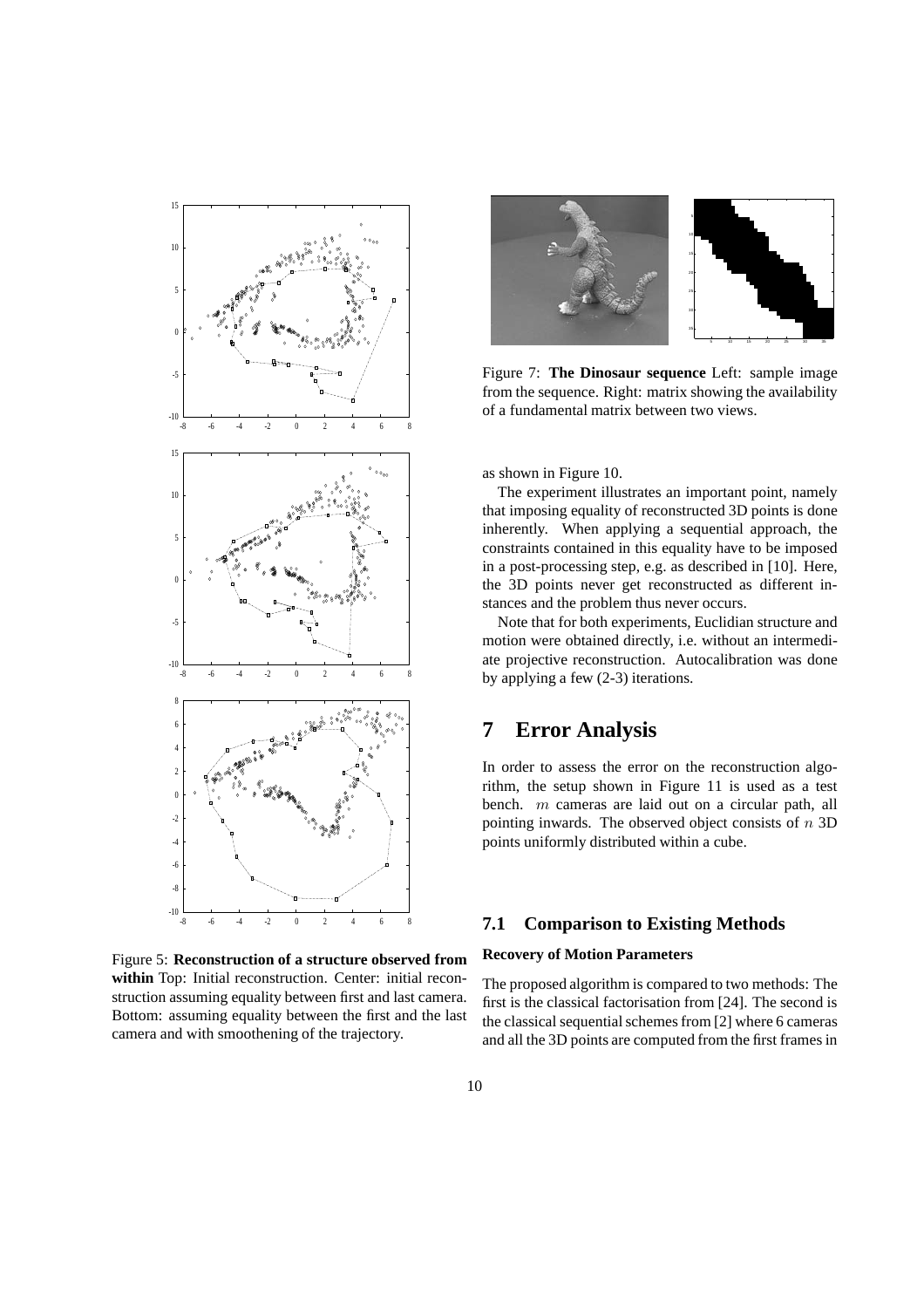

Figure 8: **Reconstruction from the Dinosaur sequence** Top: initial reconstruction (assuming proximity between the first and last camera positions) Bottom: final reconstruction after Euclidian bundle adjustment.



Figure 9: **The Palazzo Pitti in Florence** (a) sample image from the sequence (b) matrix showing the availability of a fundamental matrix between two views (a black entry signifies presence)

the sequence, followed by a series of resections and intersections in order to recover the remainder of the motion and structure [2]. In the experiment,  $m = 12$  cameras and  $n = 100$  3D points were used, with Gaussian noise added to the  $x$ - and  $y$ -coordinates of the image points, all 3D points being visible in all views. As it can be seen from Figure 12, the presented batch algorithm lies between the resection/intersection-approach and classical factorisation. The error is the mean Euclidean distance between the measured and the reprojected points.

#### **Autocalibration**

In the traditional approach to affine autocalibration described by Quan in [22] the problem is formulated as that of solving a set of homogeneous quadratic equations in a least squares sense which is done using Levenberg-Marquardt minimisation. Such an approach is generally prone to stranding in local minima.

In the following experiment, a varying number (2,4,8,16 and 32) of random cameras were generated and transformed by a random  $3 \times 3$  transformation  $\mathbf{H}_r$ .

The success rates of Quan's and the proposed algorithm were compared together with their execution times. Quan's algorithm reached the global minimum approximately 90% of the time for  $m > 2$ , compared to 100% for the contraction mapping scheme we propose. Also, the execution times were significantly lower for the contraction mapping scheme.

The results, success rates and execution times, are shown in Figure 13 (implementation on a standard PC).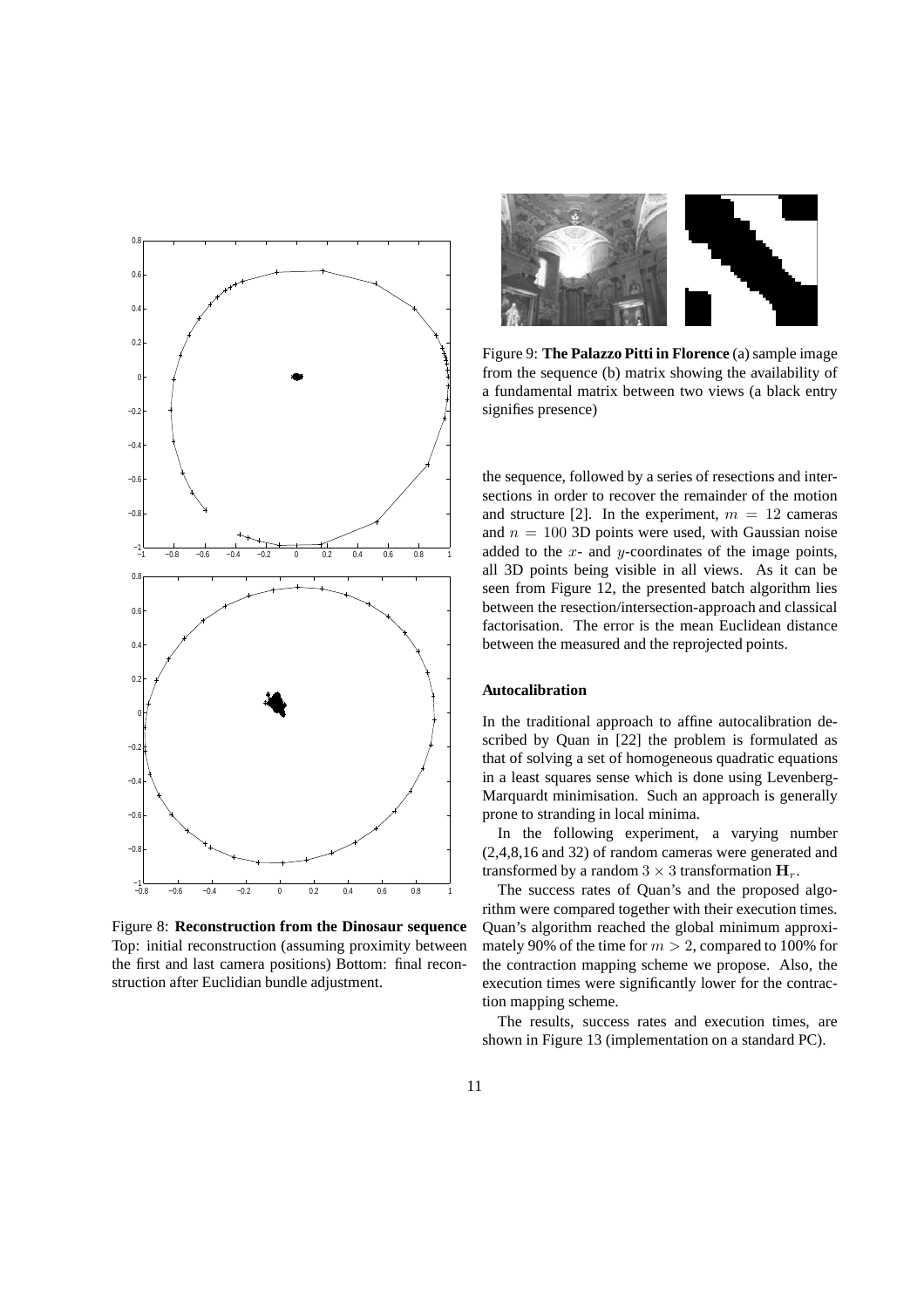

Figure 10: **Reconstruction of a room in the Palazzo Pitti** Top: structure, top view. Center: motion, top view. Bottom: structure, profile.



Figure 11: **The experimental setup for the error analysis**: m affine cameras pointed inwards on a circular path, observing a cubic cloud of  $n$  uniformly distributed points.  $\beta$  indicates the angle between the focal axis of two neighbouring cameras and is used as a measure of the baseline

.



Reprojection error for the proposed method compared to Factorisation

Figure 12: **Comparison** between the classical factorisation method from [24], the proposed batch method and a sequential scheme where an initial structure is computed using 6 cameras, whereupon the remaining cameras are obtained by resectioning. The graph shows the reprojection error as a function of the (Gaussian) image noise. The proposed batch algorithm performs better than the resection/intersection approach and is close to the factorisation algorithm.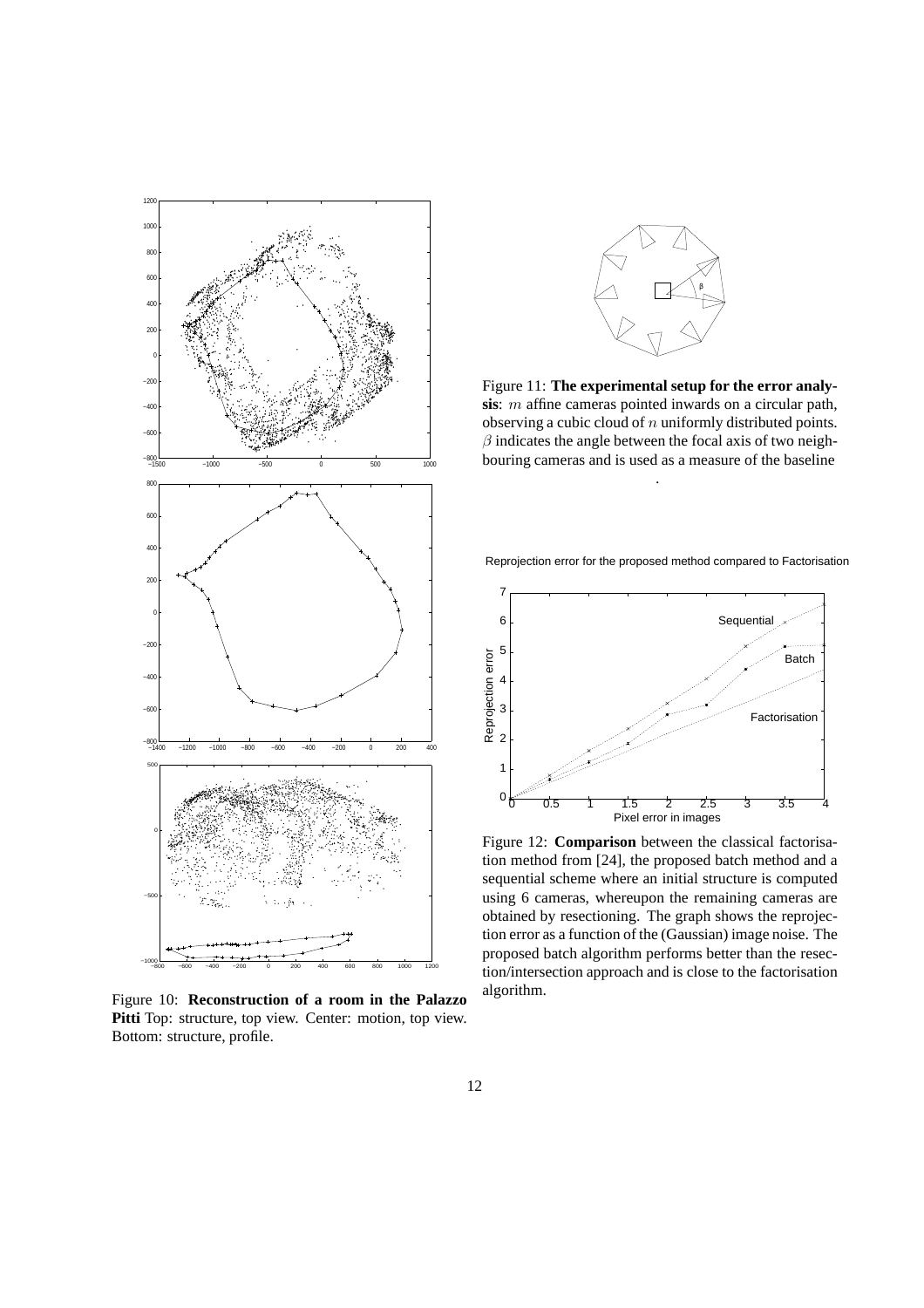

Figure 13: **Comparison to traditional affine calibration, see [22]** Top: Success rate (%). The existing stateof-the-art algorithm reaches the global minimum  $\approx 90\%$ of the time. The proposed algorithm shows a 100% success rate. Bottom: Execution times. Even though the proposed algorithm is iterative, every iteration is very fast, only few iterations are needed and the execution time scales linearly with the number of cameras.

## **7.2 The Influence of Various Parameters**

#### **Width of the camera baseline**

In order to assess the importance of the width of the baseline, the experiment shown in Figure 14a was performed. Again,  $m = 12$  cameras were used, positioned on the arc of the circle of Figure 11 and the angle of incidence of their focal axis  $\beta$  varied from  $2^{\circ}$  to  $30^{\circ}$ , i.e. the overall baseline varied from 24◦ to 360◦ . The noise in the image is Gaussian noise  $\sigma = 1$  pixel. Fundamental matrices were computed between each view and 10 of its neighbours. The reprojection error is seen to peak for  $\beta \approx 7^{\circ}$ . For lower values of  $\beta$ , the constraints imposed on the structure by the cameras are so loose that they are easily satisfied. For higher values, the computation of the fundamental matrices is getting well-conditioned, thus yielding lower reprojection errors.

#### **Sensitivity to degenerate matching tensors**

In this experiment ( $m = 12$ ,  $n = 20$ , and  $\beta = 18^\circ$ , image noise  $\sigma = 1$  pixel) the sensitivity of the algorithm with respect to the number of deficient fundamental matrices is investigated. This is done by successively setting the images  $2 \dots m - 1$  equal to the m'th, thus ensuring degenerate fundamental matrices among them. The result is shown in Figure 14b, where the reprojection error is plotted against the percentage of equal views in the sequence. As the number of equal views increase, i.e. the degeneracies become more numerous, the reprojection error is actually seen to decrease. When all the views are the same, the configuration is globally degenerated and the reprojection error is meaningless. Again, the more equal views in the sequence, the looser the constraints on the structure, eventually leading to a lower reprojection error. It is however noteworthy that degenerate fundamental matrices are not invalidating the system.

# **8 Conclusions**

A batch algorithm for recovering the Euclidian camera motion from sparse data was presented. A new formulation of the closure constraint for the affine camera allowed for a formulation of the camera matrix coefficients which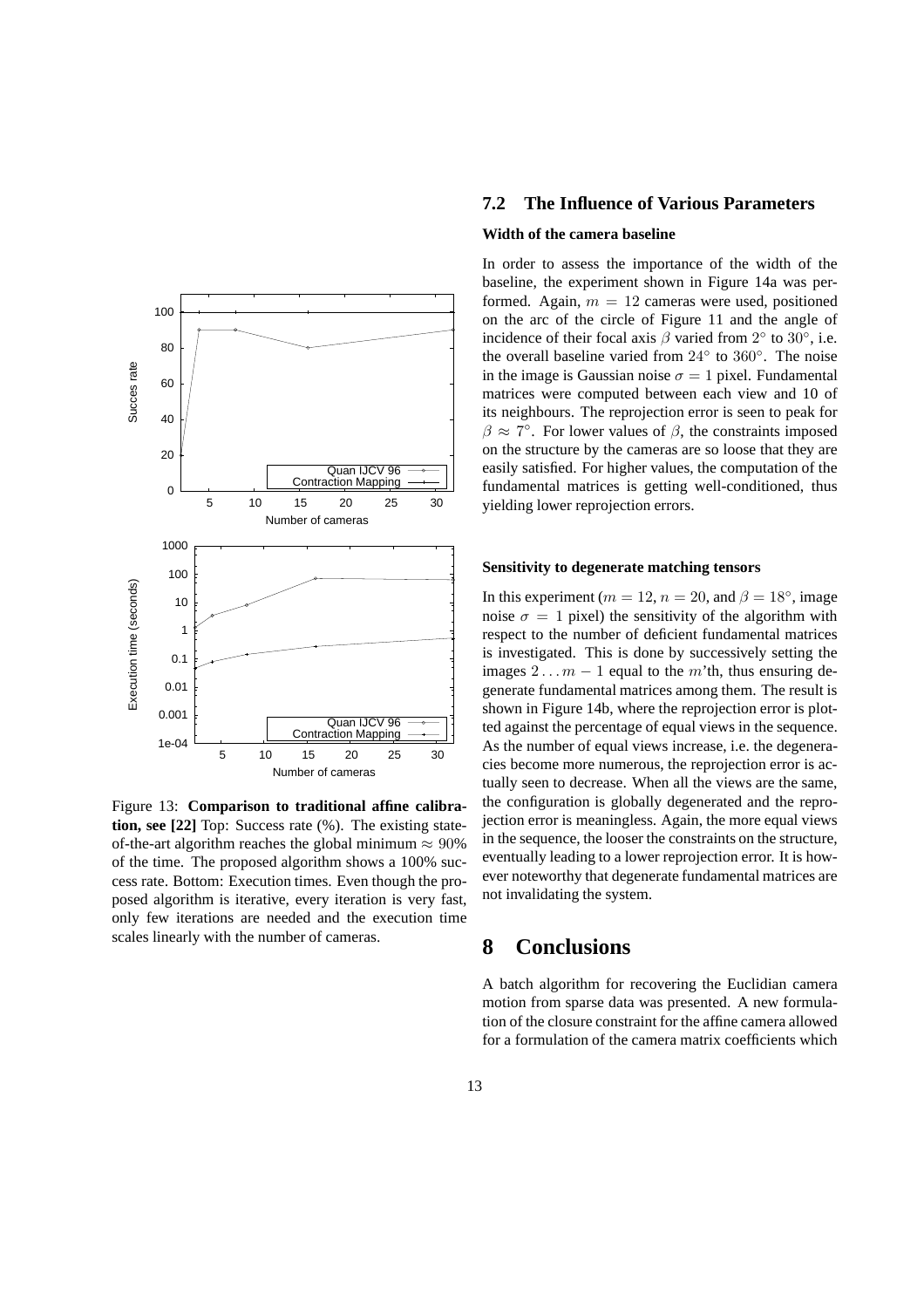

Figure 14: **The influence of various parameters**: **(a)** The effect of enlarging the baseline. The figure shows the decrease in error as the baseline gets larger (from  $\beta = 2^\circ$ to  $\beta = 30^{\circ}$ ).  $m = 12$  views were used and  $n = 150$ points, each camera was related to 10 neighbours using fundamental matrices. Image noise  $\sigma = 1$  pixel. **(b)** The effect of degenerate camera matrices in the sequence. The graph shows the reprojection error as a function of the percentage of views which are equal in the sequence  $(m = 12, n = 150, \beta = 18^{\circ}, \sigma = 1$  pixel).

is linear in the fundamental matrix coefficients. Using the affine camera matrix as a model for the perspective camera, this allows approximated Euclidian camera matrices to be recovered via the solution of a single linear system followed by an affine-Euclidian calibration step. Several types of constraints are naturally included, e.g. proximity of given cameras or equality of 3D points.

A highly robust autocalibration scheme applied to affine-Euclidian calibration was introduced, a scheme that is generalisable to projective-Euclidian calibration.

Experiments on synthetic and real data showed that the algorithm performs well, i.e. succeeded in reconstructing even unprecedented difficult scenes.

As it is often the case for computer vision algorithms, a successful outcome is highly dependent on various implementational details. Hence a suggested implementation including a tracker, the presented algorithm and bundle adjustment is freely available for download at [8].

# **A On Euclidian Autocalibration**

## **A.1 The Contraction Mapping Theorem**

Before addressing the central problem, we define a *contraction* and introduce a common tool from functional analysis, the so-called *Contraction Mapping Theorem* here reproduced from [7]:

**Definition A.1. Contraction:** A mapping  $T : \mathcal{X} \mapsto \mathcal{X}$ where  $X$  is a subset of a normed space N is called a *contraction mapping*, or simply a *contraction*, if there is a positive number  $a < 1$  such that

$$
\|\mathbf{Tk}_1 - \mathbf{Tk}_2\| \le a \|\mathbf{k}_1 - \mathbf{k}_2\|, \quad \forall \mathbf{k}_1 \mathbf{k}_2 \in \mathcal{X}.
$$
 (20)

The definition is central to

**Theorem A.1. Contraction Mapping Theorem***: If*  $T : \mathcal{X} \mapsto \mathcal{X}$  *is a contraction mapping a closed subset*  $\mathcal X$  *of a Banach space, then there is exactly one*  $\mathbf x \in \mathcal X$ *such that*  $\mathbf{T} \mathbf{x} = \mathbf{x}$ *. For any*  $\mathbf{x}_0 \in \mathcal{X}$ *, the sequence*  $(\mathbf{x}_n)$ *defined by*  $\mathbf{x}_{n+1} = \mathbf{T} \mathbf{x}_n$  *converges to*  $\mathbf{x}$ *.* 

The challenge is thus to determine a contraction  $T$  with a suitable fixed point, i.e. a fixed point solution which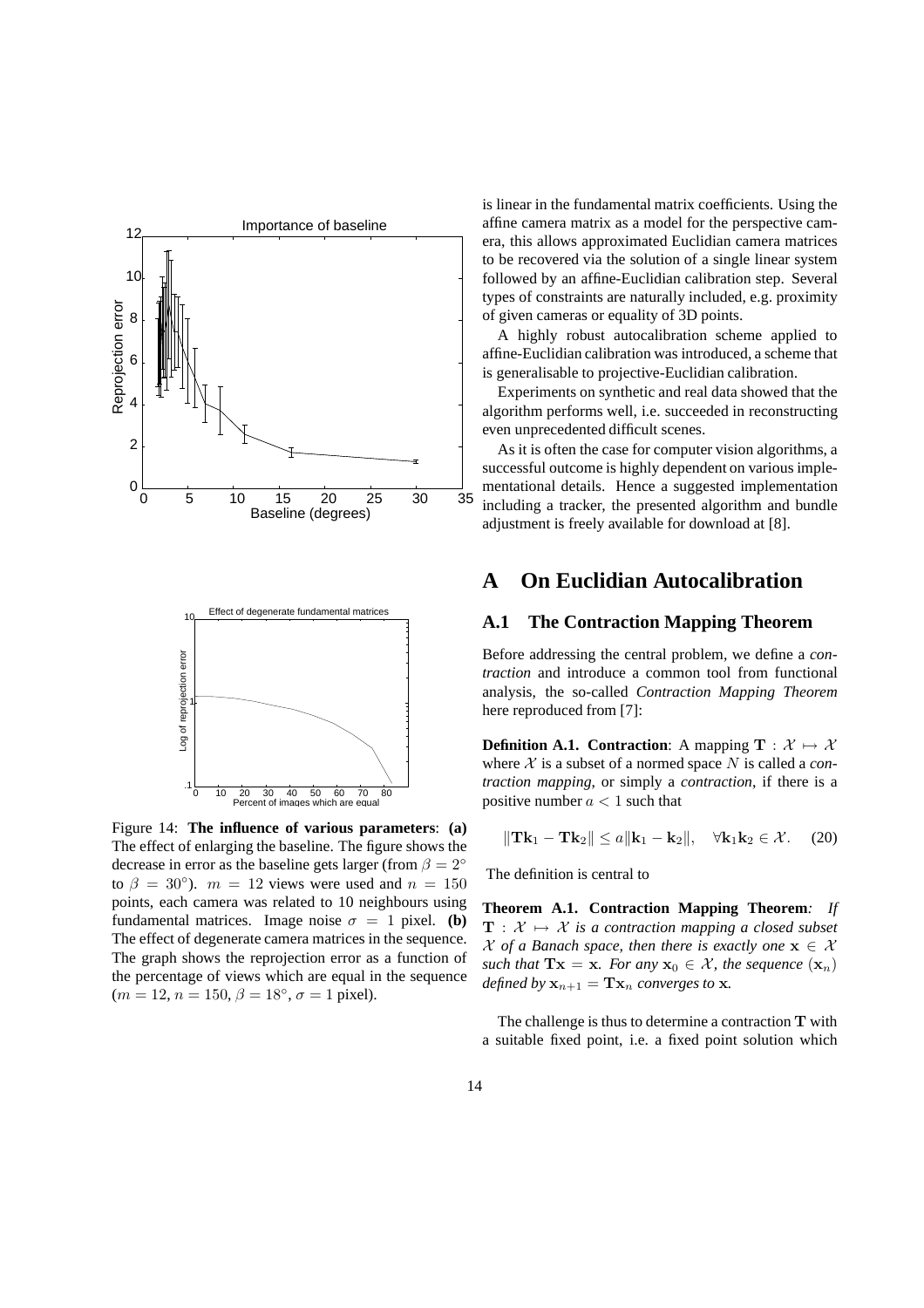

Figure 15: **Geometrical interpretation**: R represents the manifold of calibrated cameras assuming no error on the intrinsic parameters. L represents the linear subspace covered by H. E is the error on the intrinsic parameters with  $\Vert E \Vert$  being the Euclidian distance between corresponding representatives R and KR on the respective manifolds. The dashed line represents the iterations performed (3 iterations shown).

minimises the sum of squared errors between the  $3m$  estimated intrinsic parameters and the wanted parameters from (8).

A geometrical interpretation is given in Figure 15, where the manifolds to which  $R$  and  $\mathcal{K}\mathcal{R}$  belong are denoted R and L respectively. L is simply the linear subspace covered by H whereas R is clearly non-linear and would intuitively appear as related to a sphere. In the figure, three iterations are shown, beginning at some starting point on L. It is of particular interest to note that the error E is simply the Euclidian distance between the two corresponding representatives R and KR on R and L. Minimising the error thus amounts to find the point on the manifolds where this distance is minimised, proceeding iteratively as shown on the figure.

#### **A.1.1 Constructing a Contraction** T

Essentially, we construct  $T$  as a mapping that takes all the involved forms (7) closer to their forms (8). The characteristic that will be central to constructing  $T$  is that  $r_1$ and  $r_2$  are orthonormal in (8). We will thus only consider the upper left  $2 \times 3$  blocks of the affine camera matrices. Also, it will be practical to visualise  $r_1$  and  $r_2$  as orthogonal points on  $\mathbb{S}^2$ . We will then consider a transformation T that gradually enforces pairwise orthonormality on all these  $2m$  3D points corresponding to the m affine cameras and conjecture that it is a contraction.

We consider the mapping

$$
\mathbf{T}: \mathbb{S}^{3m-1}(\sqrt{2m}) \quad \mapsto \quad \mathbb{S}^{3m-1}(\sqrt{2m}), \qquad (21)
$$

where  $\mathbb{S}^{3m-1}(\sqrt{2m})$  denotes the  $(3m-1)$ -dimensional hypersphere in  $\mathbb{R}^{3m}$  with radius  $\sqrt{2m}$  (the choice of  $\mathcal{X} =$  $\mathbb{S}^{3m-1}(\sqrt{2m})$  will become clear shortly). For completeness we point out that  $\mathbb{S}^{3m-1}(\sqrt{2m})$  is a closed subset of a Banach space: the embedding vector space  $\mathbb{R}^{3m}$  is normed and complete and the sphere is indeed closed.

Let  $\mathbf{k} \in \mathbb{S}^{3m-1}(\sqrt{2m})$  be the vector containing the three affine intrinsic calibration parameters  $\hat{\gamma}_x$ ,  $\hat{\gamma}_y$  and s, normalised to  $\|\mathbf{k}\|_2 = \sqrt{2m}$ . **k** has the form

$$
\mathbf{k} = \begin{bmatrix} \hat{\gamma}_{x1} \\ \hat{\gamma}_{y1} \\ s_1 \\ \vdots \\ \hat{\gamma}_{xm} \\ \hat{\gamma}_{ym} \\ s_m \end{bmatrix} \frac{1}{s\sqrt{2m}}.
$$
 (22)

where  $s_{\sqrt{2m}}$  is a scale factor ensuring  $\mathbf{k} \in \mathbb{S}^{3m-1}(\sqrt{2m})$ We introduce P as the  $2m \times 3$  stack of all the  $2 \times 3$ matrices  $\bar{\mathbf{P}}$  from (7), i.e.

$$
\mathcal{P} = \left[ \begin{array}{c} \bar{\mathbf{P}}_1 \\ \vdots \\ \bar{\mathbf{P}}_m \end{array} \right] = \left[ \begin{array}{c} \bar{\mathbf{K}}_1 \bar{\mathbf{R}}_1 \\ \vdots \\ \bar{\mathbf{K}}_m \bar{\mathbf{R}}_m \end{array} \right],
$$

where the right-hand side is a *RQ-factorisation* of each of the  $\bar{\mathbf{P}}$ 's, i.e.  $\bar{\mathbf{K}}_i$  is  $2 \times 2$  upper triangular containing 3 entries form  $k$  and  $R_i$  has two orthonormal rows. Furthermore, we define the block-diagonal  $2m \times 2m$  matrix  $\mathcal K$  and the  $2m \times 3$  matrix  $\mathcal R$  such that

$$
\mathcal{K} = \begin{bmatrix} \bar{\mathbf{K}}_1 & & \\ & \ddots & \\ & & \bar{\mathbf{K}}_m \end{bmatrix}, \quad \mathcal{R} = \begin{bmatrix} \bar{\mathbf{R}}_1 \\ \vdots \\ \bar{\mathbf{R}}_m \end{bmatrix},
$$

$$
\mathcal{P} = \mathcal{K}\mathcal{R}.
$$

Note that the pairs of rows of  $R$  are orthonormal and that the structure of each of the point pairs in  $P$  is encoded in  $K$ . Also note that the representation of  $R$  on

i.e.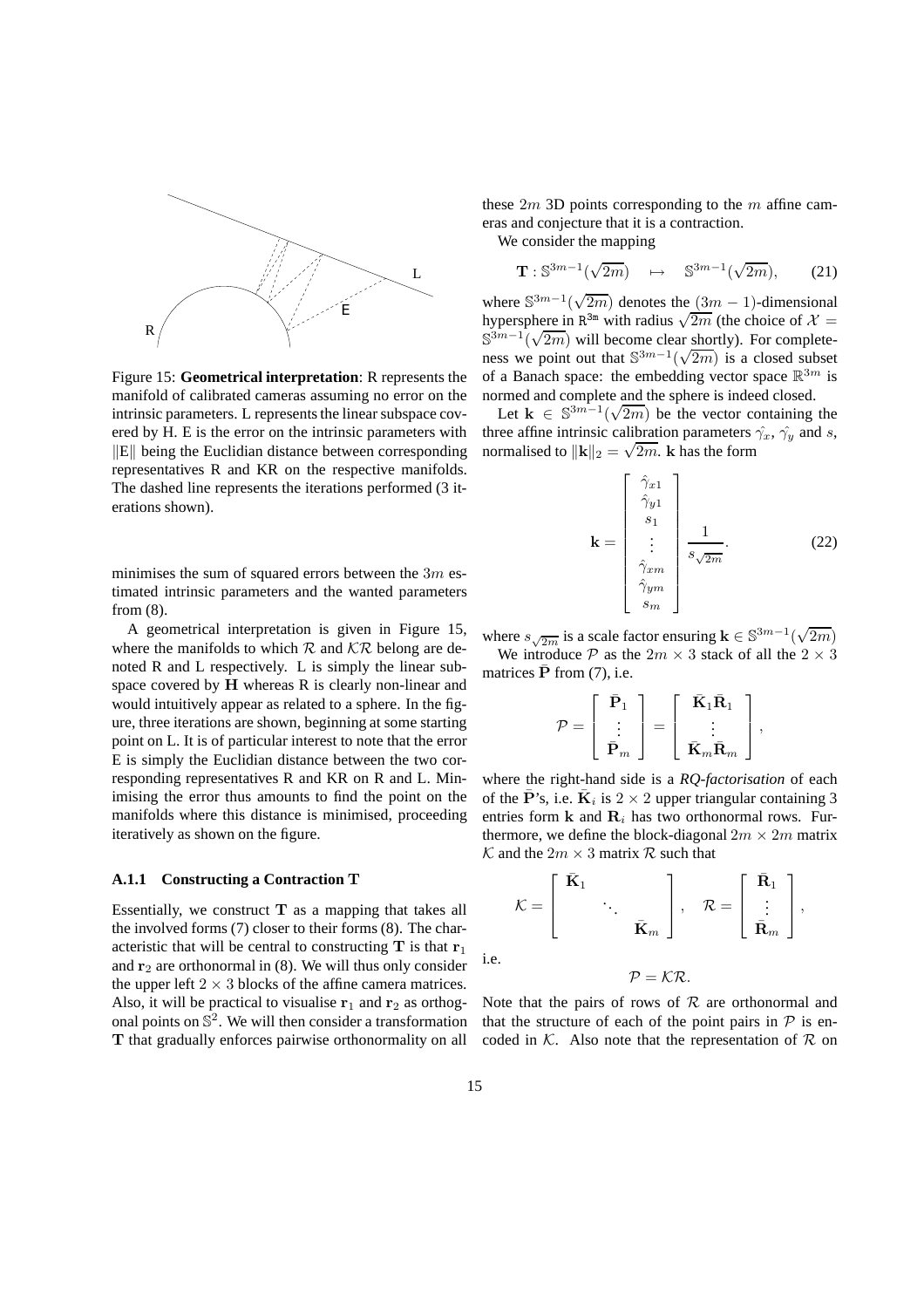$\mathbb{S}^{3m-1}(\sqrt{2m})$  would be

$$
\rho = \begin{bmatrix} 1 \\ 1 \\ 0 \\ \vdots \\ 1 \\ 0 \end{bmatrix} \quad m \text{ repetitions of } [1\ 1\ 0]^\top, \quad (23)
$$

i.e.  $\rho$  is a  $3m \times 1$  vector with norm  $\sqrt{2m}$  containing the ideal calibration parameter values.  $\rho$  would thus be a perfect fixed point, however, it is in the general case not attainable since that would require complete absence of noise.

Let H denote the affine transformation that minimises the distance between  $P$  and  $R$  i.e.

$$
\min_{\mathbf{H}} \|\mathcal{P}\mathbf{H} - \mathcal{R}\|_F,
$$

where  $\|\mathbf{A}\|_F$  denotes the Frobenius-norm, i.e. the square root of the sum of the squares of all the elements of the matrix A. Note that H may be considered as the affine transformation that optimally aligns the point clouds described by the rows of the two  $2m \times 3$  matrices  $P$  and  $R$ and let

$$
\hat{\mathcal{P}} = \mathcal{P}\mathbf{H} = \hat{\mathcal{K}}\hat{\mathcal{R}} \tag{24}
$$

denote the optimally aligned point cloud. By extracting the new estimate of the intrinsic parameters from  $\hat{K}$ , denoted  $\hat{k}$ , the output of  $T$  is obtained.

#### **A.1.2 Some Constraints on** H

For the sake of the present demonstration, i.e. in order to obtain a unique fixed point, we need to eliminate the 3-parameter ambiguity stemming from the undetermined global rotation. This may be done by fixing the three parameters of the first camera's rotation, for instance

$$
\bar{\mathbf{R}}_1 = \left[ \begin{array}{ccc} 1 & 0 & 0 \\ 0 & 1 & 0 \end{array} \right].\tag{25}
$$

We thus consider the 5-dimensional subset V of the  $6m 3 - 1$  dimensional vector space of all the possible P with fixed first camera (6m for the coefficients of all the  $2 \times 3$ blocks,  $-3$  for fixing the first camera and  $-1$  for fixing overall scale). It is simple to see by inspection that H should have the form

$$
\mathbf{H} = \begin{bmatrix} * & * & 0 \\ 0 & * & 0 \\ * & * & * \end{bmatrix} \frac{1}{s'_{\sqrt{2m}}} \tag{26}
$$

in order to preserve (25),  $s'_{\sqrt{2m}}$  ensuring the right overall scale. ∗ indicates a possibly non-zero entry.

We now conjecture that aligning two point clouds  $\mathcal{K}_1\mathcal{R}_1 \in \mathcal{V}$  and  $\mathcal{K}_2\mathcal{R}_2 \in \mathcal{V}$  to the point clouds  $\mathcal{R}_1$  and  $\mathcal{R}_2$  which have the local structure (orthogonal point pairs) brings each of the local structures closer to each other from an overall least squares point of view, i.e.

$$
\|\mathbf{Tk}_1 - \mathbf{Tk}_2\|_2 \le \alpha \|\mathbf{k}_1 - \mathbf{k}_2\|_2, \tag{27}
$$

with  $\alpha$  < 1. As formulated in (27), the conjecture seems to be somewhat false and overly general. However, the precise delimitation is not very clear, and it experimentally appears to be sufficiently true within the domain required by our application. In the experiment, a set of  $m = 10$  cameras where generated randomly with intrinsic parameters normalised to  $\hat{\gamma}_x = \hat{\gamma}_y = 1$  and  $s = 0$ . Additive Gaussian noise with standard deviation  $\sigma$  was applied to the parameters, and two instances  $\mathcal{K}_1 \overline{\mathbf{R}}_1$  and  $\widehat{k}_1 \overline{\mathbf{R}}_1$  and their corresponding  $\mathbf{k}_1$  and  $\mathbf{k}_2$  were created by applying two random transformations  $H_1$  and  $H_2$  of the form (26). They were subsequently transformed by T and it was verified if they fulfilled (27). The results are shown in the lower curve in Figure 16 for a varying noise level. It was experimentally found (Section 6) that a typical autocalibration application will have a noise level  $\sigma \approx 0.25$  corresponding to a probability of  $\approx .97$  to fulfill the conjecture. Note also that lying within the conjecture as we will see guarantees an optimal estimate, however the optimal estimate might very well be reached without the conjecture being satisfied. This is illustrated by the upper curve, which is the percentage of tries where the algorithm converged to the desired minimum. The curve lies steadily at a 100% success rate.

#### **A.1.3 Validity of the Fixed Point**

Equation  $(27)$  implies that **T** is a contraction. It follows from the Contraction Mapping Theorem that the equation  $k = Tk$  has a unique solution  $k_0$ . It now remains to be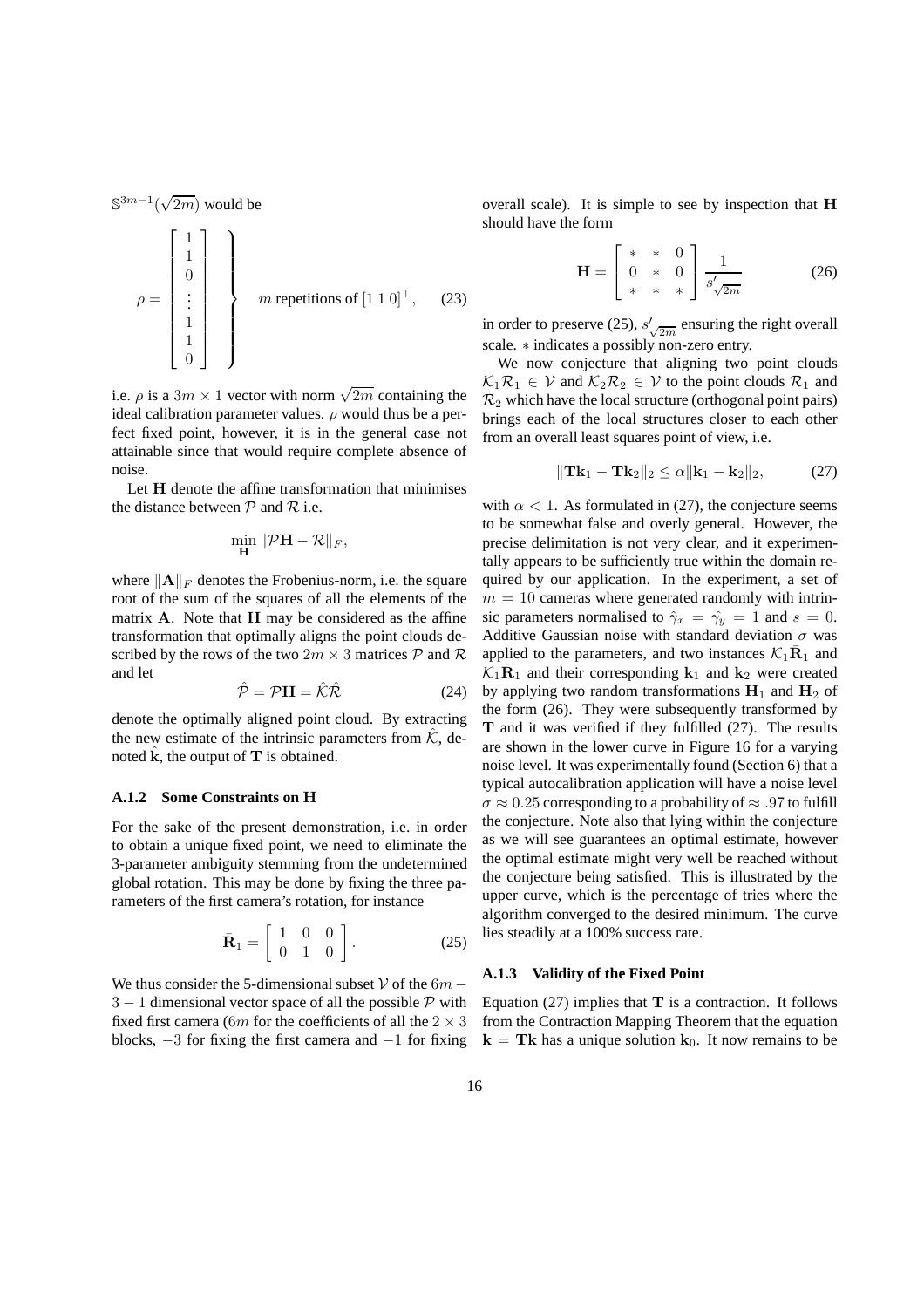

Figure 16: **Validity of the conjecture in equation (27) and convergence to a fixed point.** Graph showing the validity of the conjecture (lower curve) and the percentage of succesful convergence of the algorithm to a fixed point (upper curve), when applied to the autocalibration problem with varying noise level. The  $x$ -axis indicates the standard deviation of the noise applied to the normalised intrinsic parameters  $(\hat{\gamma}_x, \hat{\gamma}_y, s) = (1, 1, 0)$ . The y-axis indicates the percentage of times the conjecture is true (lower curve) and convergence to the desired fixed point (upper curve). The typical autocalibration application has  $\sigma \approx 0.25$ . The upper curve indicates a 100% success rate (convergence to the desired minimum) of the algorithm.

proven that the fixed point  $k_0$  is a Least Squares Estimate of the affine intrinsic parameters (up to an undefined scale factor).

Since  $\mathbf{k}_0$  is a fixed point  $\mathbf{k}_0 = \mathbf{T} \mathbf{k}_0$  and accordingly  $H = I_{3 \times 3}$  (according to (24)) and the point clouds  $\mathcal{K}_0 \mathcal{R}_0$ and  $\mathcal{R}_0$  are thus optimally aligned, i.e.

$$
\|\mathcal{K}_0\mathcal{R}_0 - \mathcal{R}_0\|_F = \min_{\mathcal{K}\mathcal{R}\in\mathcal{V}} \|\mathcal{K}\mathcal{R} - \mathcal{R}\|_F. \tag{28}
$$

Also, considering each pair of points separately and decomposing each  $\mathbf{R}_i$  into

| $\bar{\textbf{R}}_i =$ |       | $u_1$ $u_2$ $u_3$ | $\begin{array}{cc} u_2 & u_3 \\ v_2 & v_3 \end{array}$ |  |
|------------------------|-------|-------------------|--------------------------------------------------------|--|
|                        | $v_1$ |                   |                                                        |  |

and each  $\bar{\mathbf{K}}_i - \mathbf{I}$  into

$$
\bar{\mathbf{K}}_i - \mathbf{I} = \begin{bmatrix} k_1 & k_3 \\ 0 & k_2 \end{bmatrix} - \begin{bmatrix} 1 & 0 \\ 0 & 1 \end{bmatrix} = \begin{bmatrix} \epsilon_1 & \epsilon_3 \\ 0 & \epsilon_2 \end{bmatrix},
$$

we see that

$$
\begin{array}{rcl}\n\|\bar{\mathbf{K}}_i\bar{\mathbf{R}}_i - \bar{\mathbf{R}}_i\|_F^2 &=& \|\left(\bar{\mathbf{K}}_i - \mathbf{I}\right)\bar{\mathbf{R}}_i\|_F^2 \\
&=& \epsilon_1^2(u_1^2 + u_2^2 + u_3^2) \\
&+ & \epsilon_2^2(v_1^2 + v_2^2 + v_3^2) \\
&+ & \epsilon_3^2(v_1^2 + v_2^2 + v_3^2) \\
&+ & 2\epsilon_1\epsilon_3(u_1v_1 + u_2v_2 + u_3v_3) \\
&=& \epsilon_1^2 + \epsilon_2^2 + \epsilon_3^2,\n\end{array} \tag{29}
$$

which is valid for every of the  $m$  point pairs. Thus the minimisation in (28) which is the one that is performed, is equivalent to the minimisng (29) for all the  $i = 1..m$ cameras, which affirms the estimate as a Least Squares Estimate.

Finally, if the estimated  $H$  at each iteration is denoted  $H_j$ ,  $j = 1...$ ,  $m_i$ , j denoting the iteration number and  $m_i$ the number of iterations, the upgrading (calibrating) transformation  $H_c$  is obtained as

$$
\mathbf{H}_c = \prod_{j=1}^{m_i} \mathbf{H}_j
$$

and is applied to each camera  $\mathbf{P}'_i$  according to

$$
\mathbf{P}_{Ai} = \mathbf{P}'_i \mathbf{H}_c \,. \tag{30}
$$

# **Acknowledgements**

The authors wish to thank Bill Triggs for valuable inspiration concerning the  $\mathbf{F}_A$ -closure and its application it in a useful way, and Eric Hayman for valuable comments of the proposed ideas.

## **References**

[1] H. Aanaes, R. Fisker, K. Astrom, and J.M. Carstensen. Robust factorization. *IEEE Trans. Pattern Analysis and Machine Intelligence*, 24(9):1215–1225, 2002.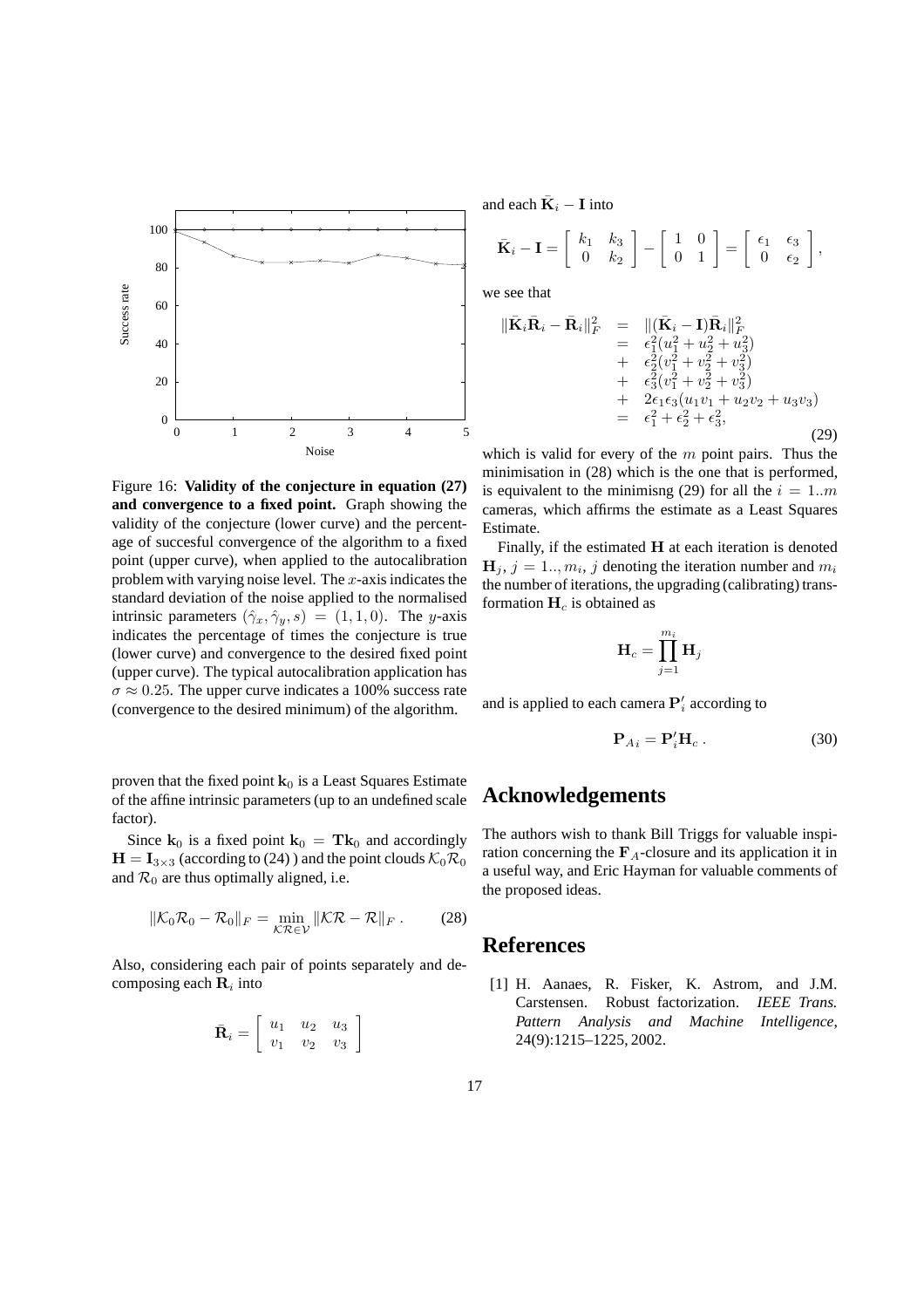- [2] P. Beardsley, A. Zisserman, and D. W. Murray. Sequential updating of projective and affine structure from motion. *Int. Journal of Computer Vision*, 23(3):235–259, 1997.
- [3] Å. Björck. *Numerical methods for least squares problems*. Society for Industrial and Applied Mathematics, 1996.
- [4] S. Christy and R. Horaud. Euclidean shape and motion from multiple perspective views by affine iterations. *IEEE Transactions on Pattern Analysis and Machine Intelligence*, 18(11):1098–1104, 1996.
- [5] O. Faugeras. What can be seen in three dimensions with an uncalibrated stereo rig? In G. Sandini, editor, *Computer Vision - ECCV92*, volume 588 of *Lecture Notes in Computer Science*, pages 563–578. Springer Verlag, 1992.
- [6] O. Faugeras. *Three-dimensional vomputer vision*. MIT Press, Cambridge, Mass, 1993.
- [7] D. H. Griffel. *Applied functional analysis*. Dover Publications, 1985.
- [8] N Guilbert. A structure from motion system in octave. *http://www.maths.lth.se/*∼*nicolas*, 2006.
- [9] N. Guilbert and A. Bartoli. Batch recovery of multiple views with missing data using direct sparse solvers. In *Proc. British Machine Vision Conference*, volume 1, pages 63–72, 2003.
- [10] N. Guilbert, F. Kahl, M. Oskarsson, K. Åström, M. Johansson, and A. Heyden. Constraint enforcement in structure from motion applied to closing an open sequence. In *Proc. Asian Conf. on Computer Vision, Jeju Island, Korea*, 2004.
- [11] R. I. Hartley. Euclidean reconstruction from uncalibrated views. In Joseph L. Mundy, Andrew Zisserman, and David Forsyth, editors, *Applications of Invariance in Computer Vision*, volume 825 of *Lecture notes in Computer Science*, pages 237–256. Springer-Verlag, 1994.
- [12] R. I. Hartley and A. Zisserman. *Multiple view geometry in computer vision*. Cambridge University Press, 2000.
- [13] A. Heyden and K Åström. Flexible calibration: Minimal cases for auto-calibration. In *Proc. 7th Int. Conf. on Computer Vision, Kerkyra, Greece*, 1999.
- [14] D. Jacobs. Linear fitting with missing data: Applications to structure-from-motion and to characterizing intensity images. In *Proc. Conf. Computer Vision and Pattern Recognition*, pages 206–212, 1997.
- [15] F. Kahl and A. Heyden. Affine structure and motion from points, lines and conics. *Int. Journal of Computer Vision*, 1999.
- [16] T. Kanade and D. Morris. Factorization methods for structure from motion. *Phil. Trans. R. Soc. Lond.*, A(356):1153–1173, 1998.
- [17] H. C. Longuet-Higgins. A computer algorithm for reconstructing a scene from two projections. *Nature*, 293:133–135, 1981.
- [18] D. Martinec and T. Pajdla. Structure from many perspective images with occclusions. In *Proc. 7th European Conf. on Computer Vision, Copenhagen, Denmark*, 2002.
- [19] D. Nistér. *Automatic dense reconstruction from uncalibrated video sequences*. PhD thesis, Dept. of Numerical Analysis and Computer Science, Royal Institute of Technology, Stockholm, Sweden, 2001.
- [20] C. J. Poelman and T. Kanade. A paraperspective factorization method for shape and motion recovery. *IEEE Trans. Pattern Analysis and Machine Intelligence*, 19(3):206–218, march 1997.
- [21] M. Pollefeys, R. Koch, and L. Van Gool. Selfcalibration and metric reconstruction in spite of varying and unknown internal camera parameters. *Int. Journal of Computer Vision*, 32(1):7–25, 1999.
- [22] L. Quan. Self-calibration of an affine camera from multiple views. *Int. Journal of Computer Vision*, 19(1):93–105, 1996.
- [23] Jianbo Shi and Carlo Tomasi. Good features to track. In *IEEE Conference on Computer Vision and Pattern Recognition (CVPR'94)*, Seattle, June 1994.